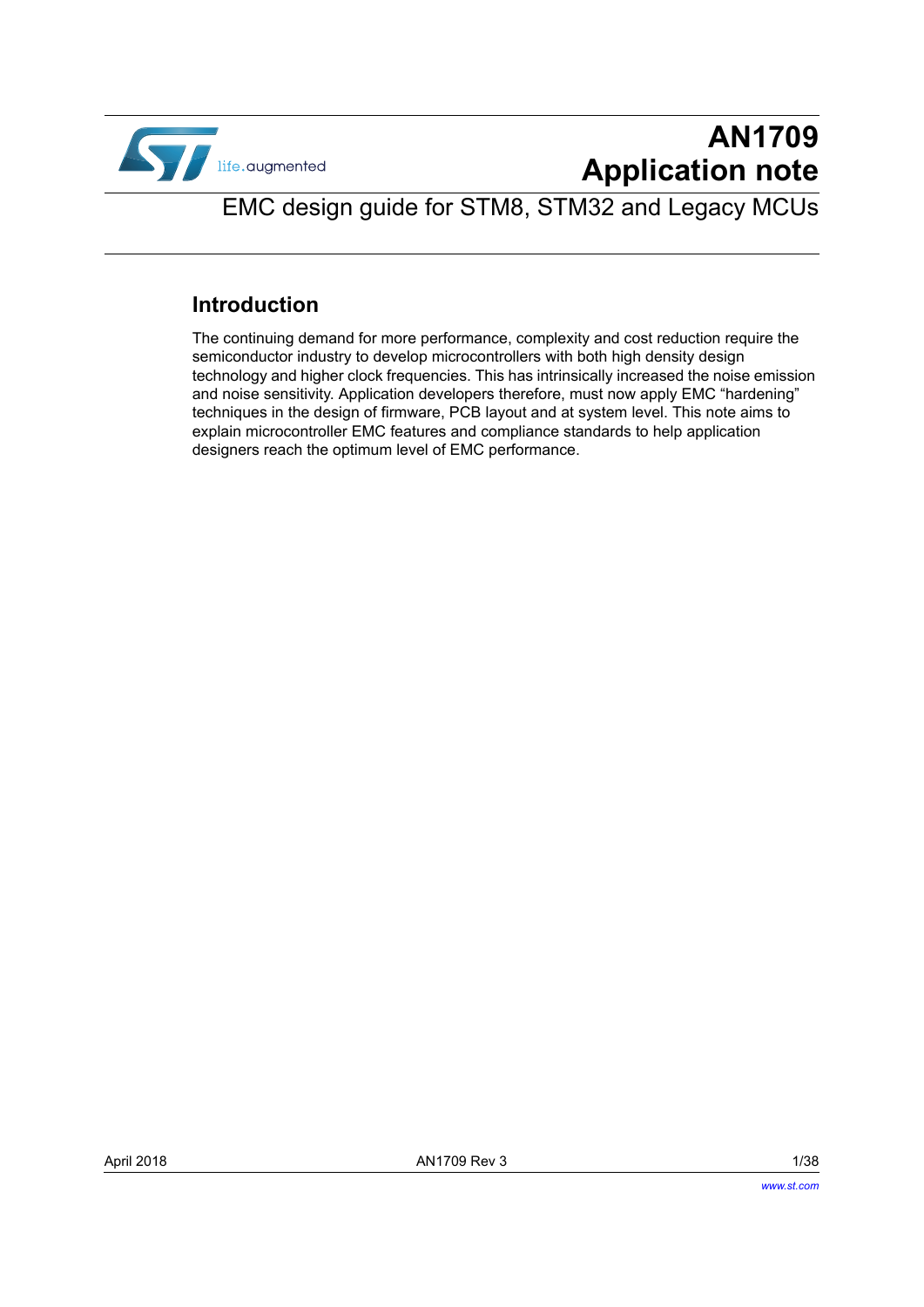# **Contents**

| 1           |     |       |                                                  |
|-------------|-----|-------|--------------------------------------------------|
| $\mathbf 2$ |     |       |                                                  |
|             | 2.1 |       |                                                  |
|             | 2.2 |       |                                                  |
|             | 2.3 |       |                                                  |
| 3           |     |       |                                                  |
|             | 3.1 |       |                                                  |
|             |     | 3.1.1 |                                                  |
|             |     | 3.1.2 |                                                  |
|             |     | 3.1.3 |                                                  |
|             | 3.2 |       |                                                  |
|             |     | 3.2.1 |                                                  |
|             |     | 3.2.2 |                                                  |
| 4           |     |       | MCU design strategy and EMC specific feature  21 |
|             | 4.1 |       |                                                  |
|             |     | 4.1.1 |                                                  |
|             |     | 4.1.2 |                                                  |
|             |     | 4.1.3 |                                                  |
|             | 4.2 |       |                                                  |
|             |     | 4.2.1 |                                                  |
|             |     | 4.2.2 |                                                  |
|             |     | 4.2.3 |                                                  |
| 5           |     |       | EMC guidelines for MCU based applications  30    |
|             | 5.1 |       |                                                  |
|             |     | 5.1.1 |                                                  |
|             |     | 5.1.2 |                                                  |
|             |     | 5.1.3 |                                                  |
|             |     | 5.1.4 |                                                  |
|             |     | 5.1.5 |                                                  |
|             | 5.2 |       |                                                  |

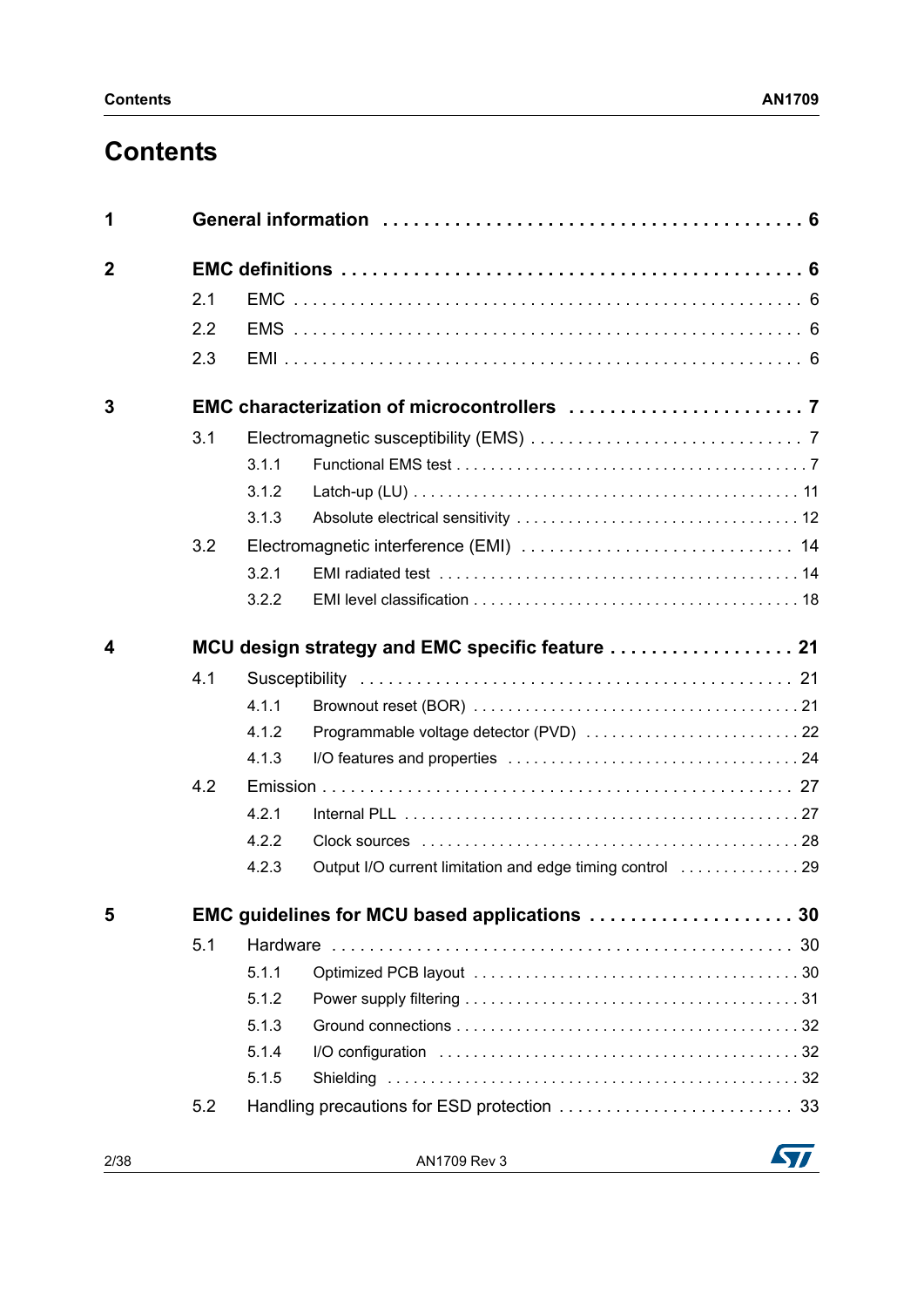|           | 5.3<br>5.4 |                                                           |  |
|-----------|------------|-----------------------------------------------------------|--|
| $6\qquad$ |            |                                                           |  |
|           |            | Appendix A EMI classification before December 14 2015  35 |  |
|           |            |                                                           |  |

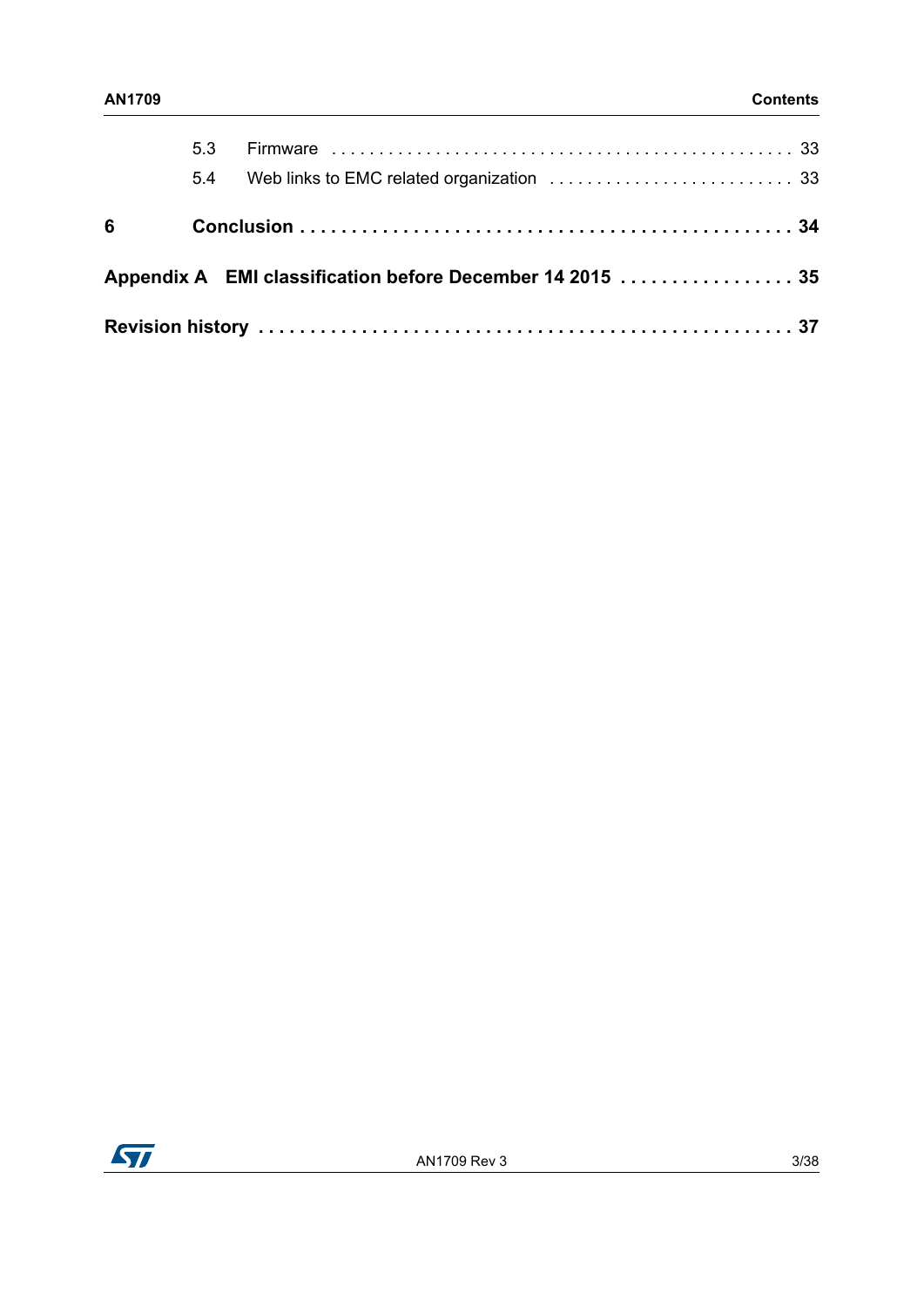# **List of tables**

| Table 1.  |                                                               |  |
|-----------|---------------------------------------------------------------|--|
| Table 2.  |                                                               |  |
| Table 3.  |                                                               |  |
| Table 4.  |                                                               |  |
| Table 5.  |                                                               |  |
| Table 6.  |                                                               |  |
| Table 7.  |                                                               |  |
| Table 8.  |                                                               |  |
| Table 9.  |                                                               |  |
| Table 10. | Spectrum analyzer resolution bandwidth versus frequency range |  |
|           |                                                               |  |
| Table 11. |                                                               |  |
| Table 12. | Spectrum analyzer resolution bandwidth versus frequency range |  |
|           |                                                               |  |
| Table 13. |                                                               |  |
|           |                                                               |  |

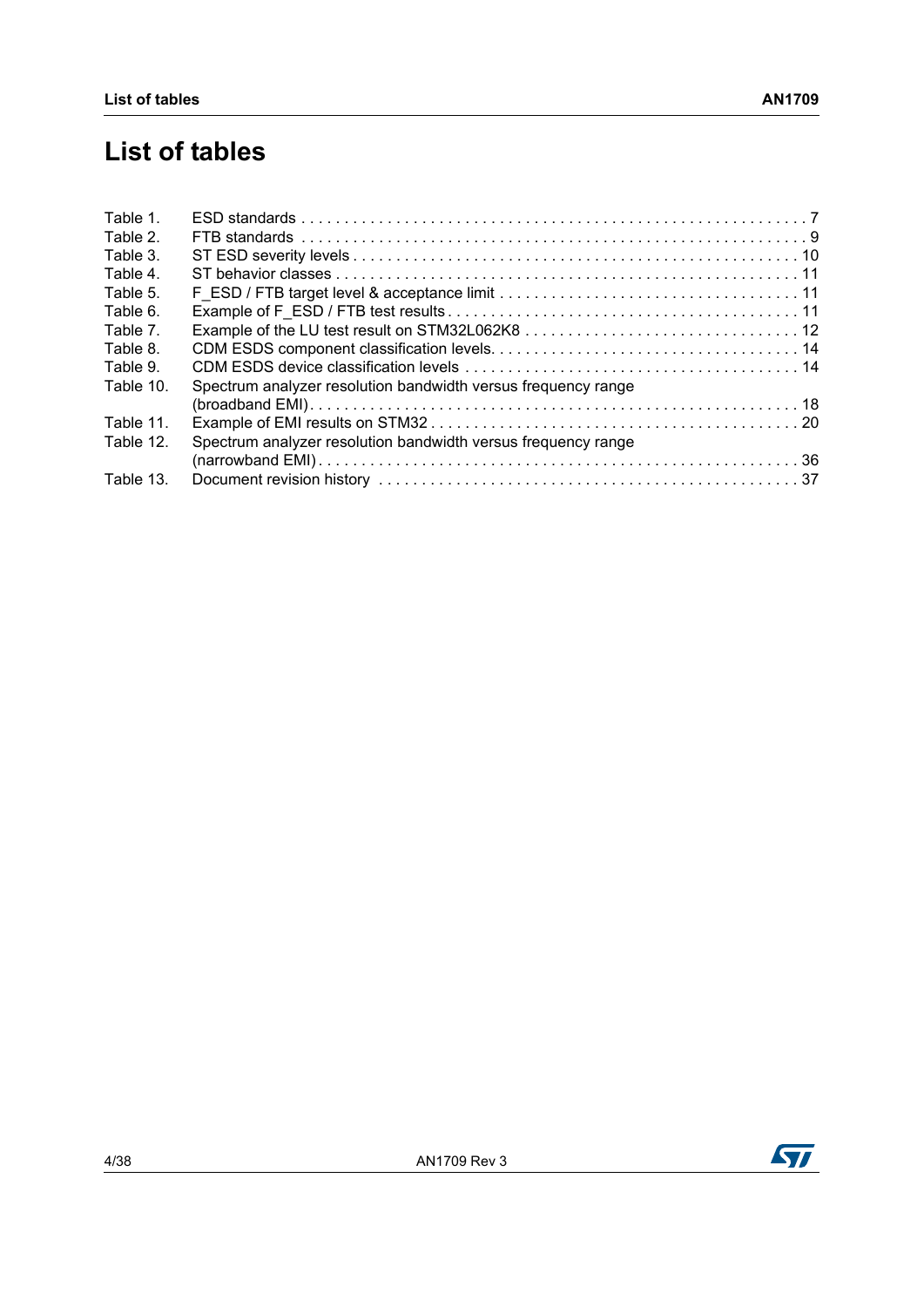# **List of figures**

| Figure 1.  |                                                                            |  |
|------------|----------------------------------------------------------------------------|--|
| Figure 2.  |                                                                            |  |
| Figure 3.  |                                                                            |  |
| Figure 4.  |                                                                            |  |
| Figure 5.  |                                                                            |  |
| Figure 6.  |                                                                            |  |
| Figure 7.  |                                                                            |  |
| Figure 8.  | Test printed circuit board specification according IEC 61967-2 standard 17 |  |
| Figure 9.  |                                                                            |  |
| Figure 10. |                                                                            |  |
| Figure 11. |                                                                            |  |
| Figure 12. |                                                                            |  |
| Figure 13. |                                                                            |  |
| Figure 14. |                                                                            |  |
| Figure 15. |                                                                            |  |
| Figure 16. | Digital input/output - push-pull output - analog multiplexer input 27      |  |
| Figure 17. |                                                                            |  |
| Figure 18. |                                                                            |  |
| Figure 19. |                                                                            |  |
| Figure 20. |                                                                            |  |
| Figure 21. | ST internal EMI level classification before Decemberr 14 201535            |  |

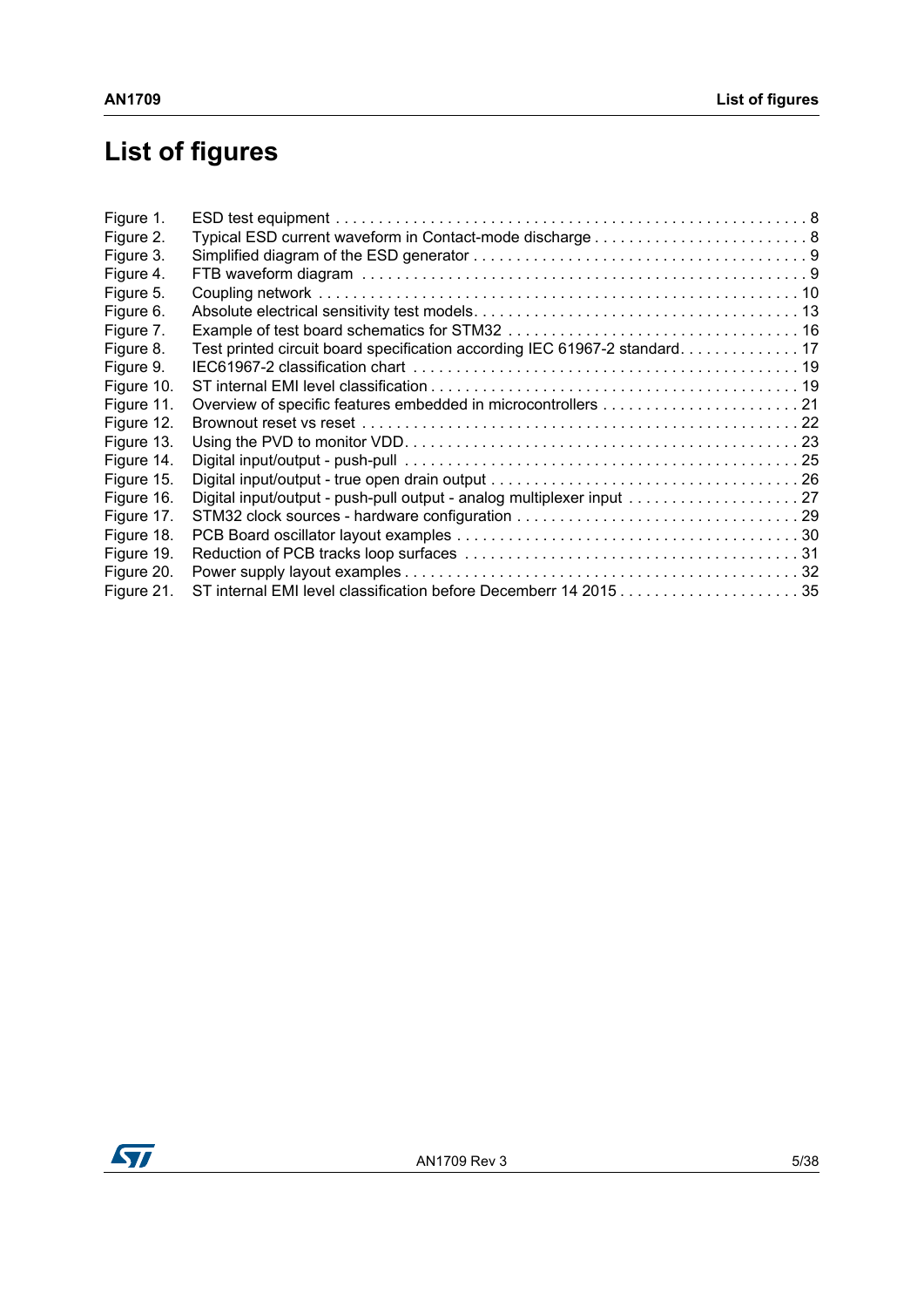# <span id="page-5-0"></span>**1 General information**

This document supports Arm<sup>®(a)</sup>-based devices.

# arm

# <span id="page-5-1"></span>**2 EMC definitions**

# <span id="page-5-2"></span>**2.1 EMC**

Electromagnetic compatibility (EMC) is the capability of a system to work properly, undisturbed by the electromagnetic phenomena present in its normal environment, and not to create electrical disturbances that would interfere with other equipment.

# <span id="page-5-3"></span>**2.2 EMS**

The electromagnetic susceptibility (EMS) level of a device is the resistance to electrical disturbances and conducted electrical noise. Electrostatic discharge (ESD) and fast transient burst (FTB) tests determine the reliability level of a device operating in an undesirable electromagnetic environment.

# <span id="page-5-4"></span>**2.3 EMI**

The electromagnetic interference (EMI) is the level of conducted or radiated electrical noise sourced by the equipment. Conducted emission propagates along a cable or any interconnection line. Radiated emission propagates through free space.

a. Arm is a registered trademark of Arm Limited (or its subsidiaries) in the US and/or elsewhere

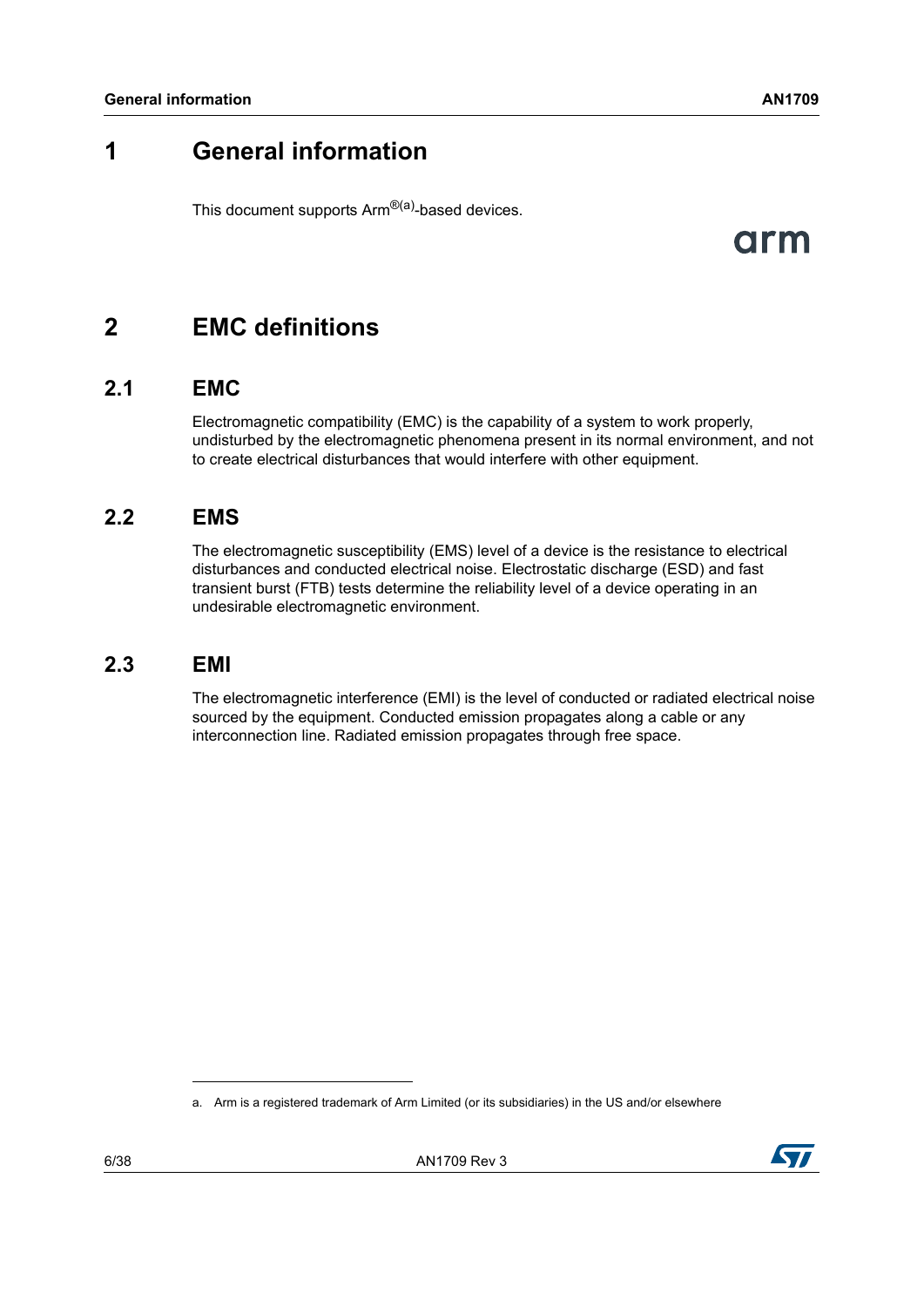# <span id="page-6-0"></span>**3 EMC characterization of microcontrollers**

# <span id="page-6-1"></span>**3.1 Electromagnetic susceptibility (EMS)**

Two different type of tests are performed:

- Tests with device power-supplied (functional EMS tests and latch-up): the device behavior is monitored during the stress.
- One test with device not powered supplied (absolute electrical sensitivity): the device functionality and integrity is checked on tester after stress.

## <span id="page-6-2"></span>**3.1.1 Functional EMS test**

Functional tests are performed to measure the robustness of microcontrollers running in an application. Based on a simple program (toggling 2 LEDs through I/O ports), the product is stressed by 2 different EMC events until a run-away condition (failure) occurs.

### **Functional electrostatic discharge test (F\_ESD test)**

This test is performed on any new microcontroller devices. Each pin is tested individually with a single positive or negative electrical discharge.This allows failures investigations inside the chip and further application recommendations to protect the concerned microcontroller sensitive pins against ESD.

High static voltage has both natural and man made origins. Some specific equipment can reproduce this phenomenon in order to test the device under real conditions. Equipment, test sequence and standards are described here below.

The microcontroller F\_ESD qualification test uses standards given in *[Table](#page-6-3) 1* as reference.

<span id="page-6-3"></span>

| European standard | International standard | <b>Description</b> |  |  |  |
|-------------------|------------------------|--------------------|--|--|--|
| EN 61000-4-2      | IEC 61000-4-2          | Conducted ESD test |  |  |  |

#### **Table 1. ESD standards**

F\_ESD tests uses a signal source and a power amplifier to generate a high level field into the microcontroller. The insulator is using a conical tip. This tip is placed on the Device or Equipment Under Test (DUT or EUT) and an electrostatic discharge is applied (see *[Figure](#page-7-0) 1*).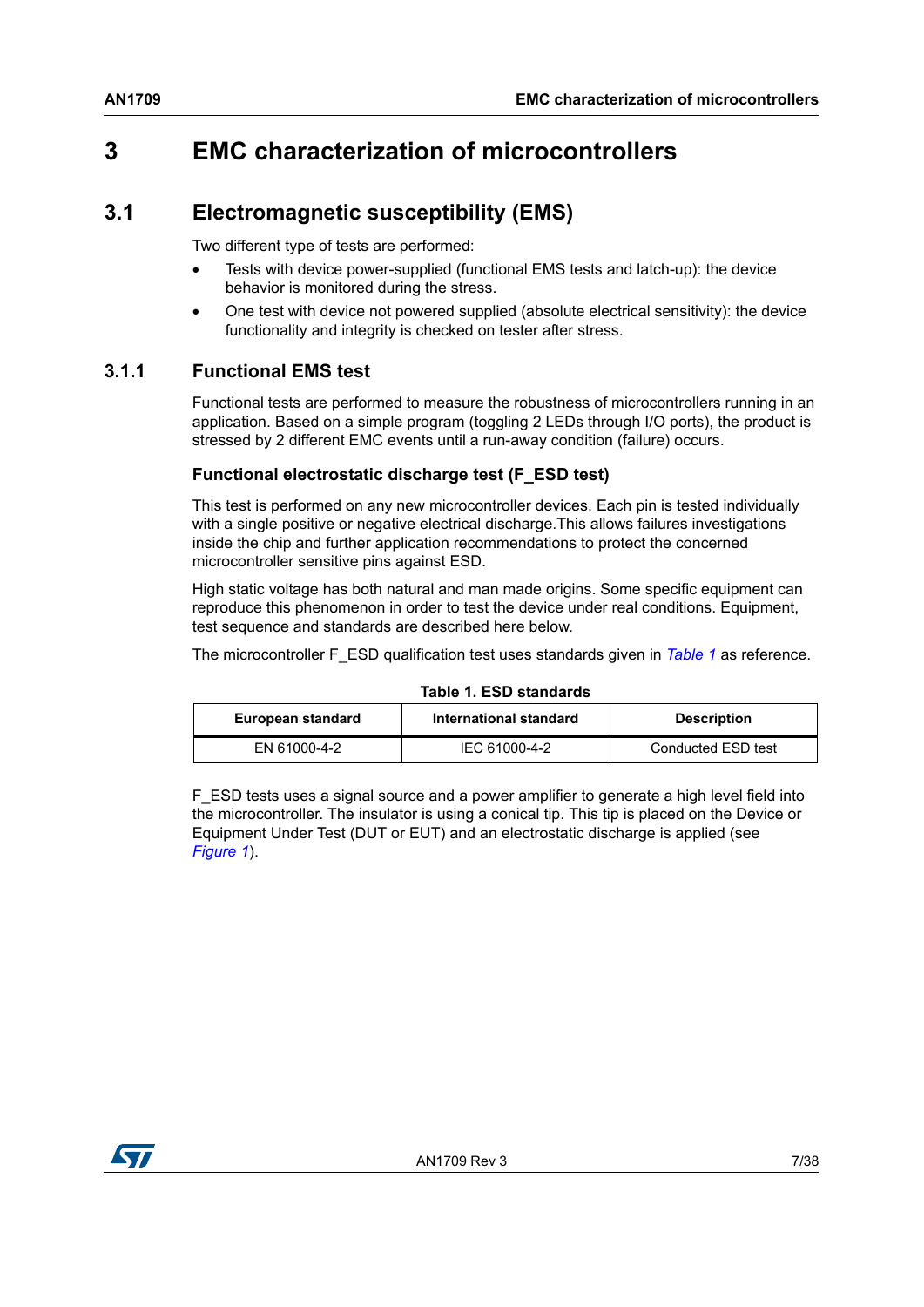<span id="page-7-0"></span>

The equipment used to perform F\_ESD test is a NSG 435 generator (TESEQ) compliant with the IEC 61000-4-2 standard. The discharges are directly applied on each pin of the MCU.



<span id="page-7-1"></span>



MSv40306V1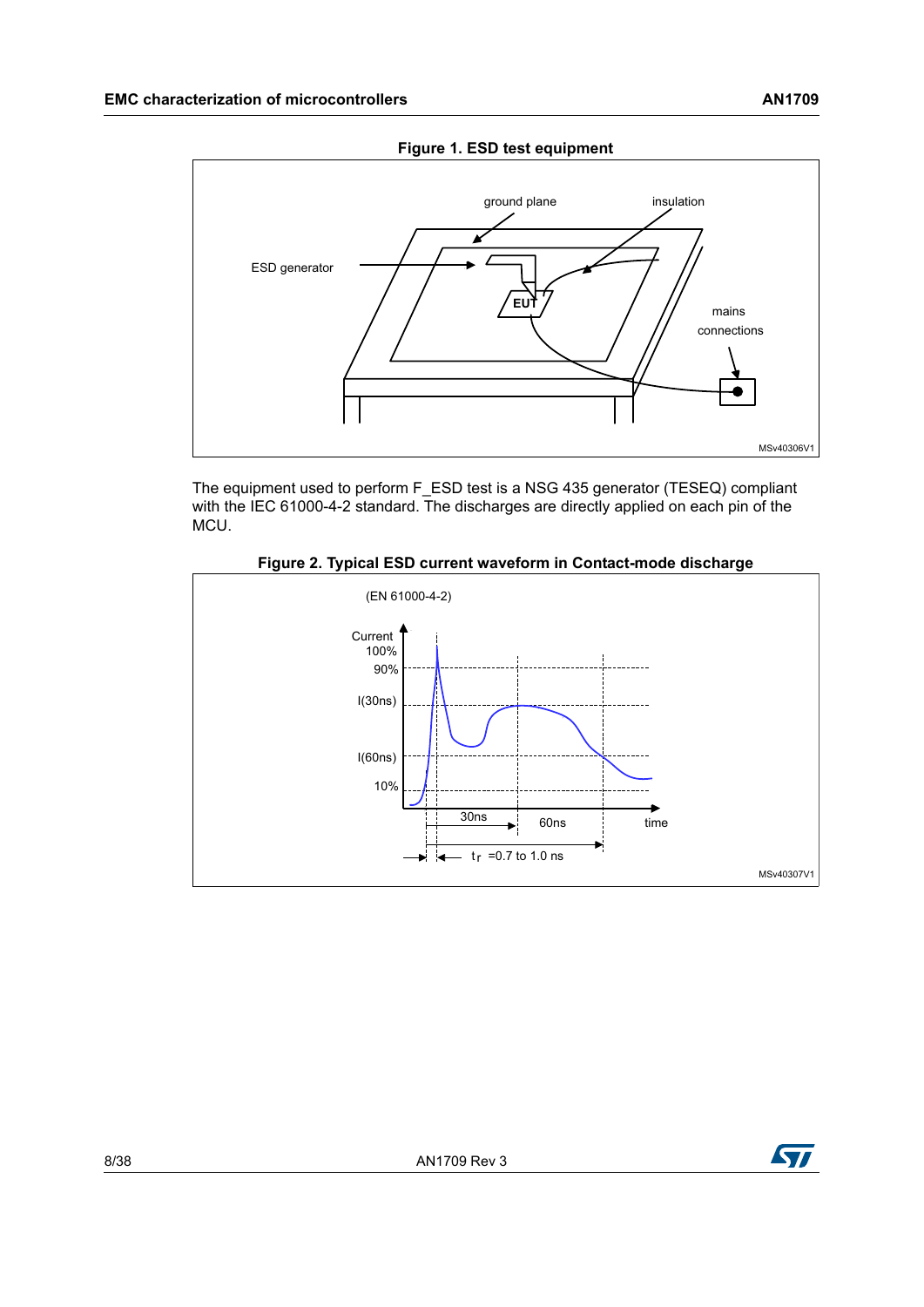<span id="page-8-1"></span>

**Figure 3. Simplified diagram of the ESD generator**

1.  $R_{ch} = 50 M\Omega$ ; Rd = 330  $\Omega$ .

#### **Fast transient burst (FTB)**

More complex than functional ESD, this test which submits the device to a large quantity of emitted disturbances in a short time, is useful for detecting infrequent and unrecoverable (Class B or C) microcontroller states. FTB disturbances (see *[Figure](#page-8-2) 4*) are applied to the microcontroller power lines through a capacitive coupling network.

The microcontroller FTB test correlates with the standards given in *[Table](#page-8-0) 2*

<span id="page-8-0"></span>

| Table 2. FTB standards |                        |                             |  |  |
|------------------------|------------------------|-----------------------------|--|--|
| European standard      | International standard | <b>Description</b>          |  |  |
| EN61000-4-4            | IEC 61000-4-4          | <b>Fast Transient Burst</b> |  |  |

<span id="page-8-2"></span>

#### **Figure 4. FTB waveform diagram**

The spike frequency is 5 kHz. The generator produces bursts of spikes that last 15 ms every 300 ms (75 spikes).

The fast transients are coupled to the device DUT with capacitors  $C_c$  (see *[Figure](#page-9-1) 5*).

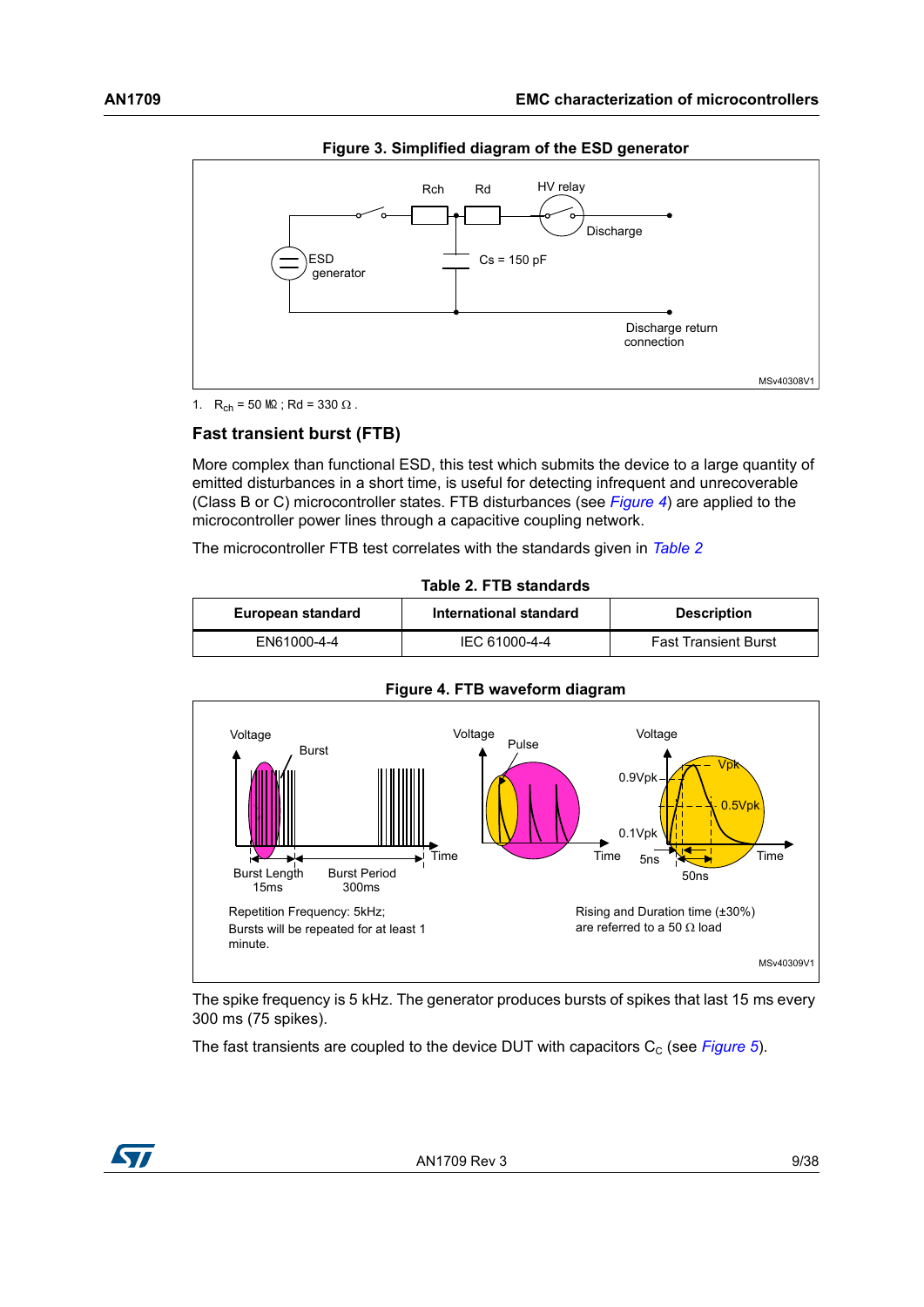<span id="page-9-1"></span>

Measurements are performed on a ground plane. The generator is connected to ground plane by a short wire. The supply wires are 10 cm from the ground plane. The DUT is on the insulator 10 cm from the ground plane. The FTB voltage level is increased until the device failure.

Severity Levels and Class help application designers to determine which microcontrollers are suitable for their target application, based on the susceptibility level (Severity level) and type of behavior (Class) indicated in the datasheet.

#### **ST severity level and behavior class**

The IEC 61000-4-2 and IEC 61000-4-4 standards do not refer specifically to semiconductor components such as microcontrollers. Usually electromagnetic stress is applied on other parts of the system such as connectors, mains, supplies. The energy level of the F\_ESD and FTB test decreases before reaching the microcontroller, governed by the laws of physics. A large amount of statistical data collected by ST on the behavior of MCUs in various application environments has been used to develop a correlation chart between ST F\_ESD or FTB test voltage and IEC 61000-4-2/61000-4-4 severity levels (see *[Table](#page-9-0) 3*).

<span id="page-9-0"></span>

| <b>Severity</b><br>level | ESD (IEC 61000-4-2)<br><b>Equipment standard</b><br>(kV) | FTB (IEC 61000-4-4)<br><b>Equipment standard</b><br>(kV) | <b>ESD ST internal</b><br>EMC test (kV) | <b>FTB ST internal</b><br>EMC test (kV) |
|--------------------------|----------------------------------------------------------|----------------------------------------------------------|-----------------------------------------|-----------------------------------------|
|                          | 2                                                        | 0.5                                                      | $\leq 0.5$                              | $\leq 0.5$                              |
| $\mathcal{P}$            | 4                                                        |                                                          | $\leq 1$                                | $\leq 1$                                |
| 3                        | 6                                                        | 2                                                        | ≤ 1.5                                   | ≤ 1.5                                   |
| 4                        | 8                                                        | 4                                                        | $\leq$ 2                                | $\leq 2.5$                              |
| $5^{(1)}$                | >8                                                       | >4                                                       | <b>NA</b>                               | > 2.5                                   |

1. The severity level 5 has been introduced on December 14 2015. Older products might indicate level 4 even if level 5 might be passed.

In addition to this severity level, MCU behavior under ESD stress can be grouped into different behavior classes (see *[Table](#page-10-1) 4*) according to EN 50082-2 standard:

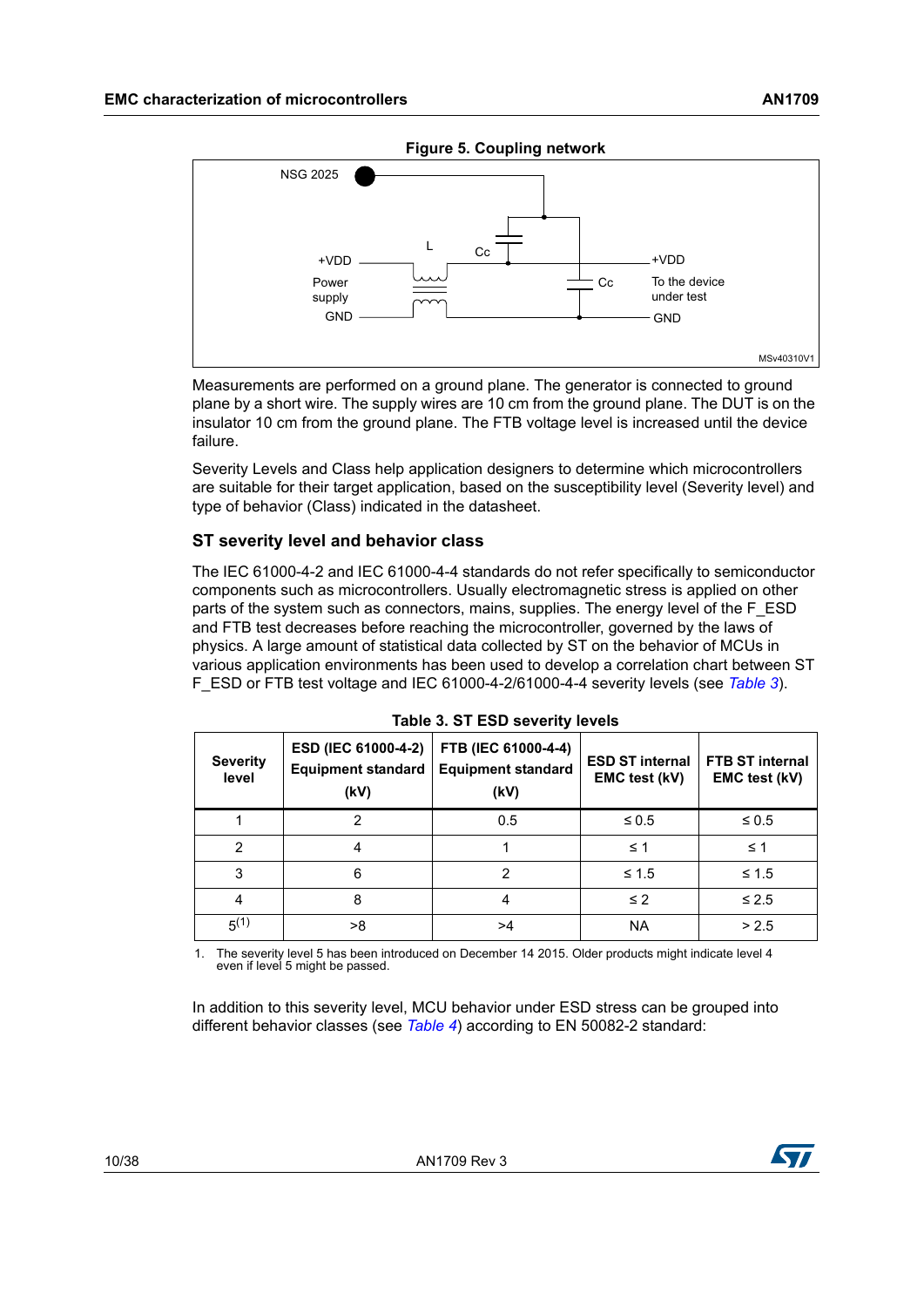<span id="page-10-1"></span>

| IUDIU T. U I DUIIUVIUI URUJUU |                                                            |                                                                     |                                             |  |  |
|-------------------------------|------------------------------------------------------------|---------------------------------------------------------------------|---------------------------------------------|--|--|
| Class A                       | <b>Class B</b>                                             | <b>Class C</b>                                                      | Class D                                     |  |  |
| No failure detected           | Failure detected but<br>self recovery after<br>disturbance | Needs an external user<br>action to recover<br>normal functionality | Normal functionality<br>cannot be recovered |  |  |

**Table 4. ST behavior classes**

Any microcontroller under the "acceptance limits" is rejected as a fail. The "target level" is the level used by ST to define good EMS performance.

**Class B** could be caused by:

- a parasitic reset correctly managed by the firmware (preferable case).
- deprogramming of a peripheral register or memory recovered by the application.
- a blocked status, recovered by a Watchdog or other firmware implementation.

**Class C** could be caused by:

- deprogramming of a peripheral register or memory not recovered by the application.
- a blocked application status requiring an external user action.

*[Table](#page-10-2) 5* shows ST target and acceptance limits.

<span id="page-10-2"></span>

| Table 5. F ESD / F IB target level & acceptance limit |       |      |  |
|-------------------------------------------------------|-------|------|--|
| <b>Acceptance limit</b><br><b>Target Level</b>        |       |      |  |
| F ESD                                                 | 0.5kV | >1kV |  |
|                                                       |       |      |  |

FTB 0.5kV >1.5kV

**Table 5. F\_ESD / FTB target level & acceptance limit**

Between "Acceptance limit" and "Target Level", the device is relatively susceptible to noise. Special care during system design should be taken to avoid susceptibility issues.

**[Table](#page-10-3) 6** shows how F\_ESD / FTB test results are presented in ST datasheets.

<span id="page-10-3"></span>

| Symbol                    | <b>Ratings</b>                                                                                                                  | <b>Conditions</b>    | Severity/Criteria |
|---------------------------|---------------------------------------------------------------------------------------------------------------------------------|----------------------|-------------------|
| $V_F$ ESD                 | Voltage limits to be applied on any<br>I/O pin to induce a functional<br>disturbance                                            | $T_{\Delta}$ =+25 °C | 2/A.3/B           |
| $\mathsf{V}_\mathsf{FTB}$ | Fast transient voltage burst limits to<br>be applied through 100pF on VSS<br>and VDD pins to induce a functional<br>disturbance | $T_{\Delta}$ =+25 °C | 3/B               |

#### **Table 6. Example of F\_ESD / FTB test results**

## <span id="page-10-0"></span>**3.1.2 Latch-up (LU)**

#### **Static latch-up (LU) test**

The latch-up is a phenomenon which is defined by a high current consumption resulting from an overstress that triggers a parasitic thyristor structure and need a disconnection of the power supply to recover the initial state.



AN1709 Rev 3 11/38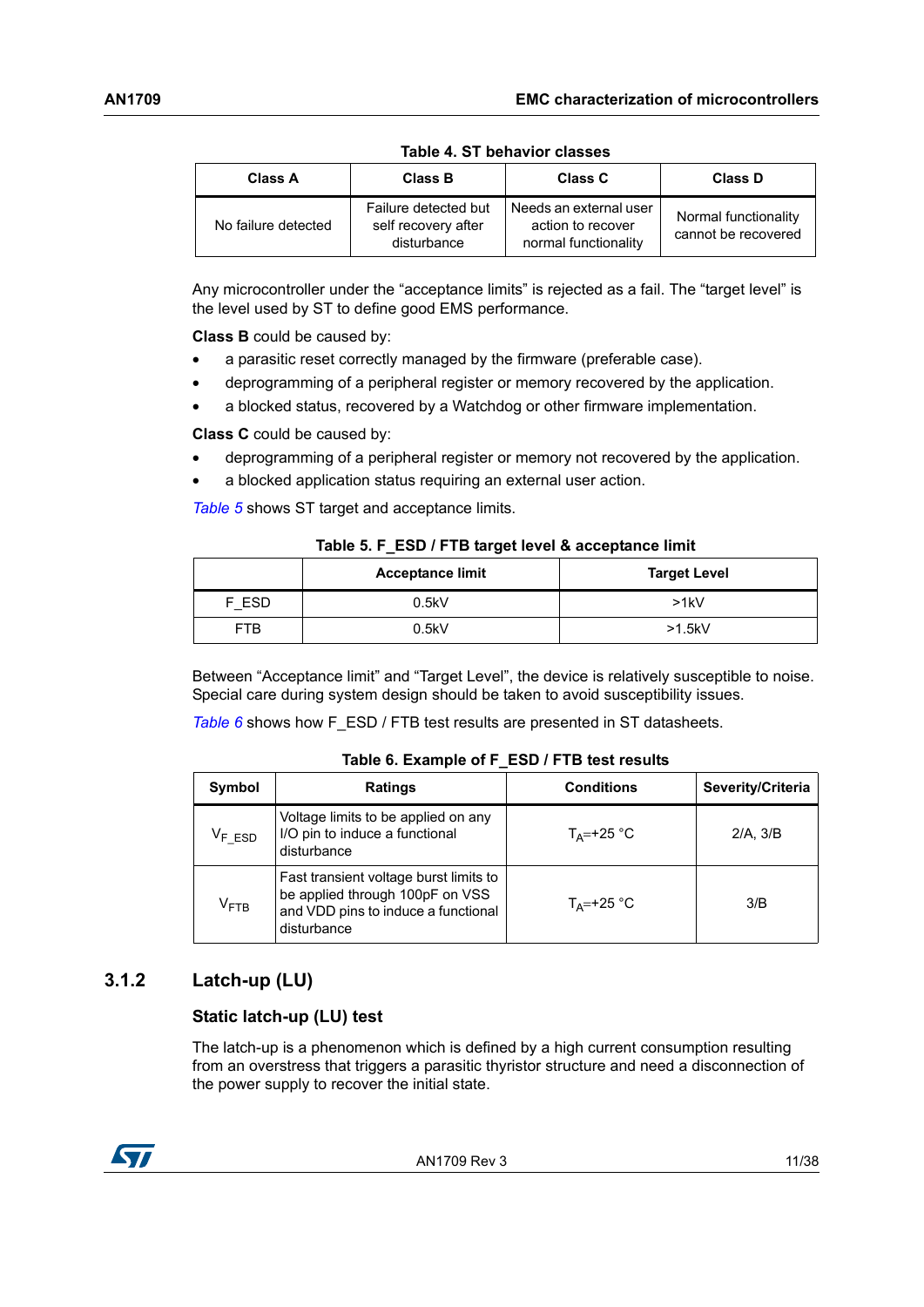The overstress can be a voltage or current surge, an excessive rate of change of current or voltage, or any other abnormal condition that causes the parasitic thyristor structure to become self-sustaining.

The latch-up will not damage the device if the current through the low-impedance path is sufficiently limited in magnitude or duration.

#### **This test conforms to the EIA/JESD 78 IC latch-up standard.**

True LU is self-sustaining and once triggered, the high current condition will remain until the power supply voltage is removed from the device. A temporary LU condition is considered to have been induced if the high current condition stops when only the trigger voltage is removed.

Two complementary static tests are required on 10 parts to assess the latch-up performance:

- **Power supply overvoltage** (applied to each power supply pin) simulates a user induced situation where a transient over-voltage is applied on the power supply.
- **Current injection** (applied to each input, output and configurable I/O pin) simulates an application induced situation where the applied voltage to a pin is greater than the maximum rated conditions, such as severe overshoot above  $V_{DD}$  or undershoot below ground on an input due to ringing.

*[Table](#page-11-1) 7* shows how LU test result is presented in ST datasheets.

<span id="page-11-1"></span>

| Symbol | <b>Parameter</b>      | <b>Conditions</b>                               | Class <sup>(1)</sup> |
|--------|-----------------------|-------------------------------------------------|----------------------|
|        | Static latch-up class | $T_A = +125^{\circ}$ C conforming to<br>JESD78A | II level A           |

**Table 7. Example of the LU test result on STM32L062K8**

1. Class description: "A" class is an internal specification. All its limits are higher than the JEDEC specifications, that means when a device belongs to Class A it exceeds the JEDEC standard. "B" Class strictly covers all the JEDEC criteria (international standard).

### **Dynamic latch-up (DLU) test**

The product is evaluated for its LU susceptibility to ESD discharges when the microcontroller is "running."

Increasing electrostatic discharges are supplied to every pin of the component until a latchup occurs. Result is the maximum tolerated voltage without latch-up.

DLU test methodology and characterization: Electrostatic discharges (one positive then one negative test) are applied to each pin of 3 samples when the microcontroller is running to assess the latch-up performance in dynamic mode. Power supplies are set to the typical values, the oscillator is connected as near as possible to the pins of the microcontroller and the component is put in reset mode.

LU/DLU test equipment is same as the one used for the functional EMS (see *[Figure](#page-7-0) 1*).

### <span id="page-11-0"></span>**3.1.3 Absolute electrical sensitivity**

This test is performed to assess the components immunity against destruction caused by ESD.

Any devices that fails this electrical test program is classified as a failure.

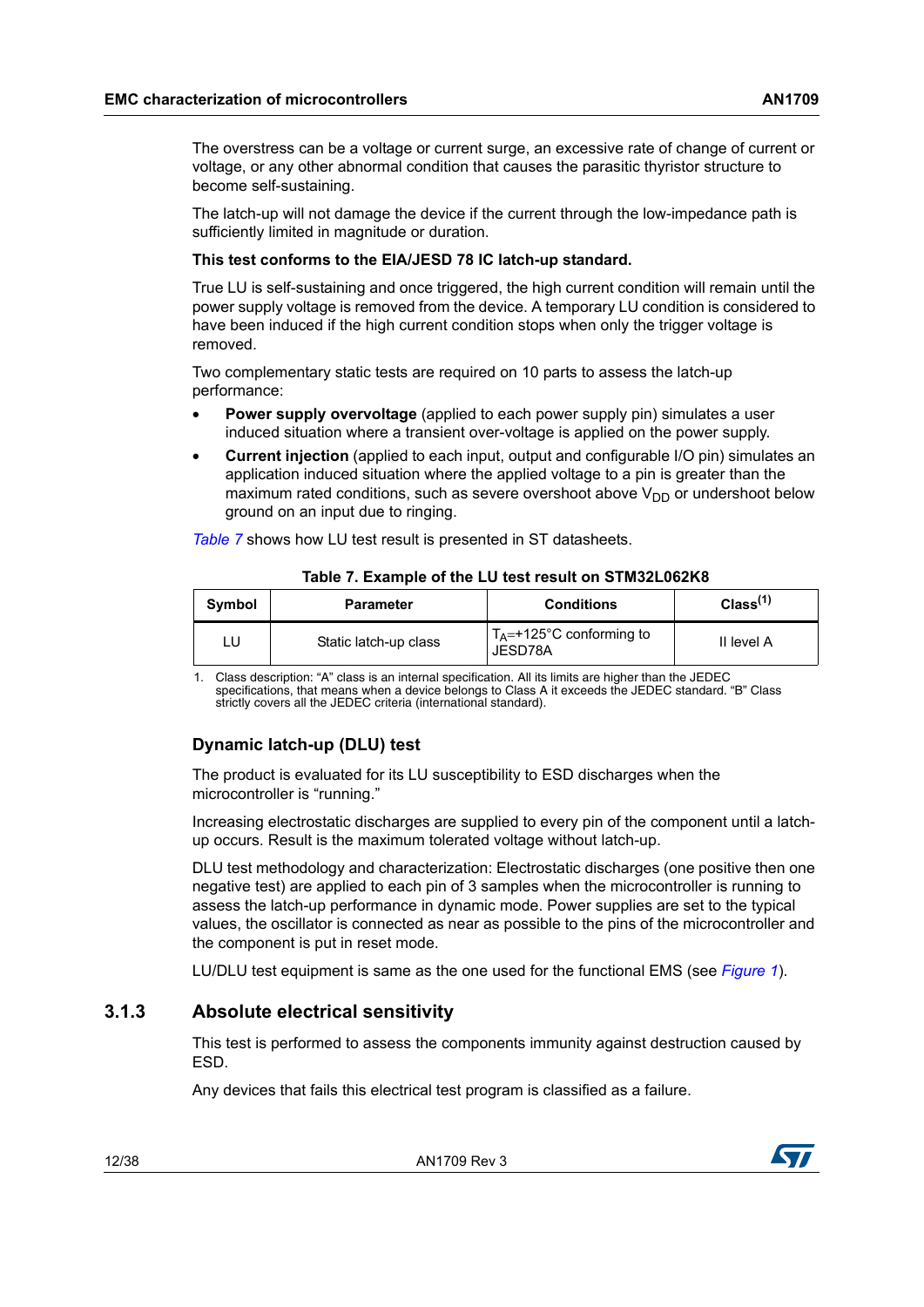Using automatic ESD tester, electrostatic discharges (a positive then a negative pulse separated by 1 second) are applied to the pins of each sample according to each pin combination. The sample size depends of the number of supply pins of the device  $(3$ parts<sup>\*</sup>(n+1), where  $n =$  supply pins).

Two models are usually simulated: human body model (HBM) and the charge device model (CDM). All parts are re-tested on the production tester to verify the static and dynamic parameters still comply with the device datasheet (see *[Figure](#page-12-0) 6*).

For both models, parts are not powered during the ESD stress.

This test conforms to the JESD22-A114A/A115A standard. See *[Figure](#page-12-0) 6* and the following test sequences.

<span id="page-12-0"></span>

#### **Figure 6. Absolute electrical sensitivity test models**

#### **Human body model test sequence**

The HBM ESD pulse simulates the direct transfer of electrostatic charge, from the human body, to a test device. A 100 pF capacitor is discharged through a switching component and a 1.5 K  $\Omega$  series resistor. This is currently the most requested industry model, for classifying device sensitivity to ESD.

- $C_1$  is loaded through S1 by the HV pulse generator.
- S1 switches position from generator to R.
- A discharge from  $C_1$  through R (body resistance) to the microcontroller occurs.
- S2 must be closed 10 to 100ms after the pulse delivery period to ensure the microcontroller is not left in charge state. S2 must be opened at least 10ms prior to the delivery of the next pulse.

#### <span id="page-12-1"></span>**Charge device model (CDM)**

Refer to application note *Electrostatic discharge sensitivity measurement* (AN1181) for a detailed description of CDM.

Since 2018 the MCU are characterised for CDM ESD sensitivity following a standard JEDEC ANSI/ESDA/JEDEC JS-002-2014 which is replacing ANSI/ESD STM5.3.1 standard see the *[Table](#page-13-3) 9* for comparison of the device classification levels.

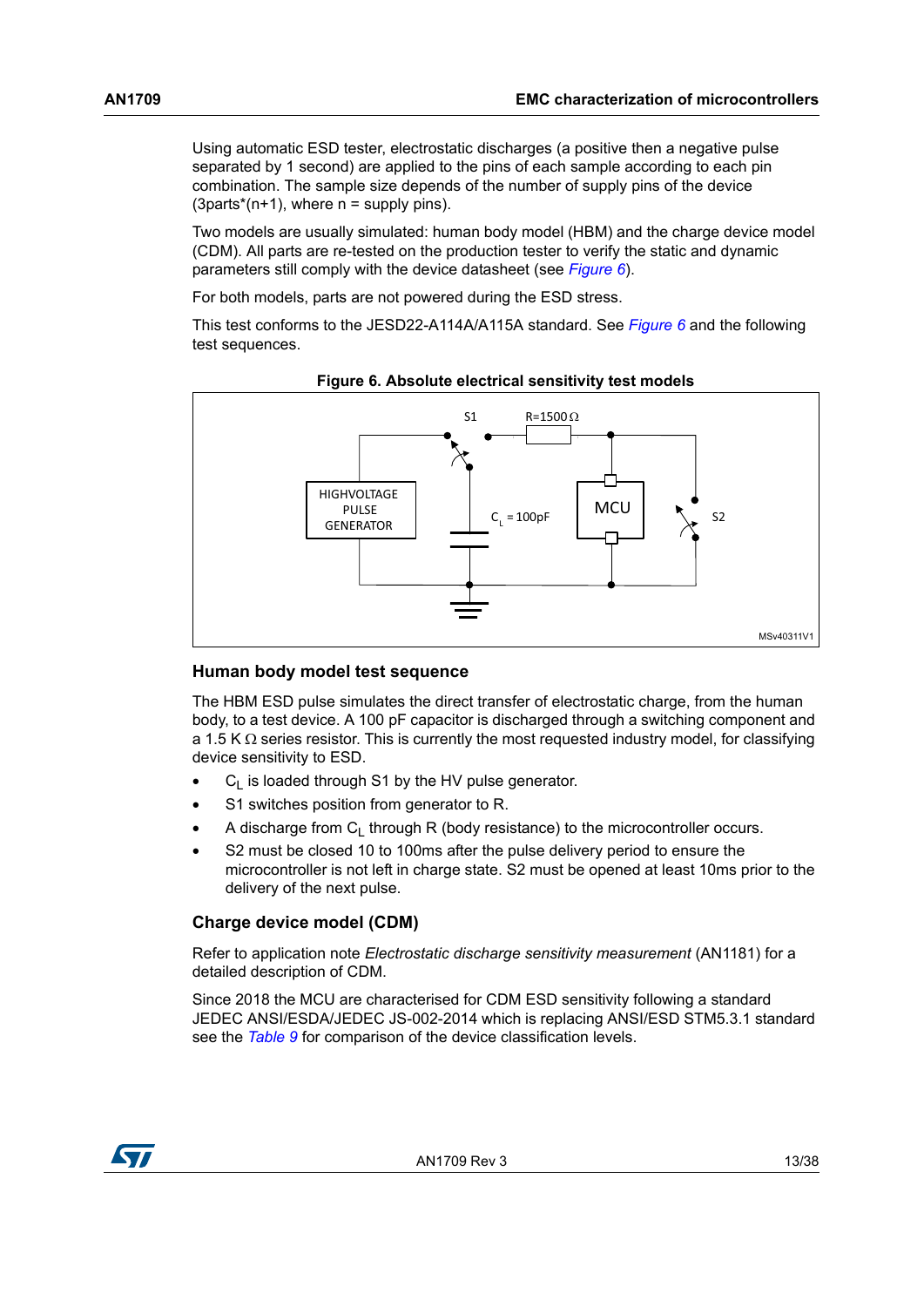### **Classification according to ANSI-ESD STM5.3.1**

<span id="page-13-2"></span>

| <b>Class</b>   | Voltage range (V) |  |
|----------------|-------------------|--|
| C <sub>1</sub> | < 125             |  |
| C <sub>2</sub> | 125 to $<$ 250    |  |
| C <sub>3</sub> | 250 to $< 500$    |  |
| C <sub>4</sub> | 500 to $<$ 1000   |  |
| C <sub>5</sub> | 1000 to $<$ 1500  |  |
| C <sub>6</sub> | 1500 to < 2000    |  |
| C7             | $\geq 2000$       |  |

#### **Table 8. CDM ESDS component classification levels**

### **Classification according to ANSI/EDSA/JEDEC JS-002**

<span id="page-13-3"></span>

| <b>Classification level</b> | Classification test condition (V)                  |  |  |
|-----------------------------|----------------------------------------------------|--|--|
| C <sub>0</sub> a            | < 125                                              |  |  |
| C <sub>0</sub> p            | 125 to $<$ 250<br>250 to $< 500$<br>500 to $< 750$ |  |  |
| C1                          |                                                    |  |  |
| C <sub>2</sub> a            |                                                    |  |  |
| C2b                         | 750 to $<$ 1000                                    |  |  |
| C3                          | $\geq 1000$                                        |  |  |

### **Table 9. CDM ESDS device classification levels**

# <span id="page-13-0"></span>**3.2 Electromagnetic interference (EMI)**

## <span id="page-13-1"></span>**3.2.1 EMI radiated test**

This test correlates with the IEC 61967-2 standard.

It gives a good evaluation of the contribution of the microcontroller to radiated noise in an application environment. It takes into account the MCU chip as well as the package, which has a major influence on the noise radiated by the device.

In general, the smaller the package belonging a given package family, the lower the noise generated.

Below the package EMI contribution from the highest to the lowest:

- SOP
- QFP
- TQFP
- FBGA
- CSP

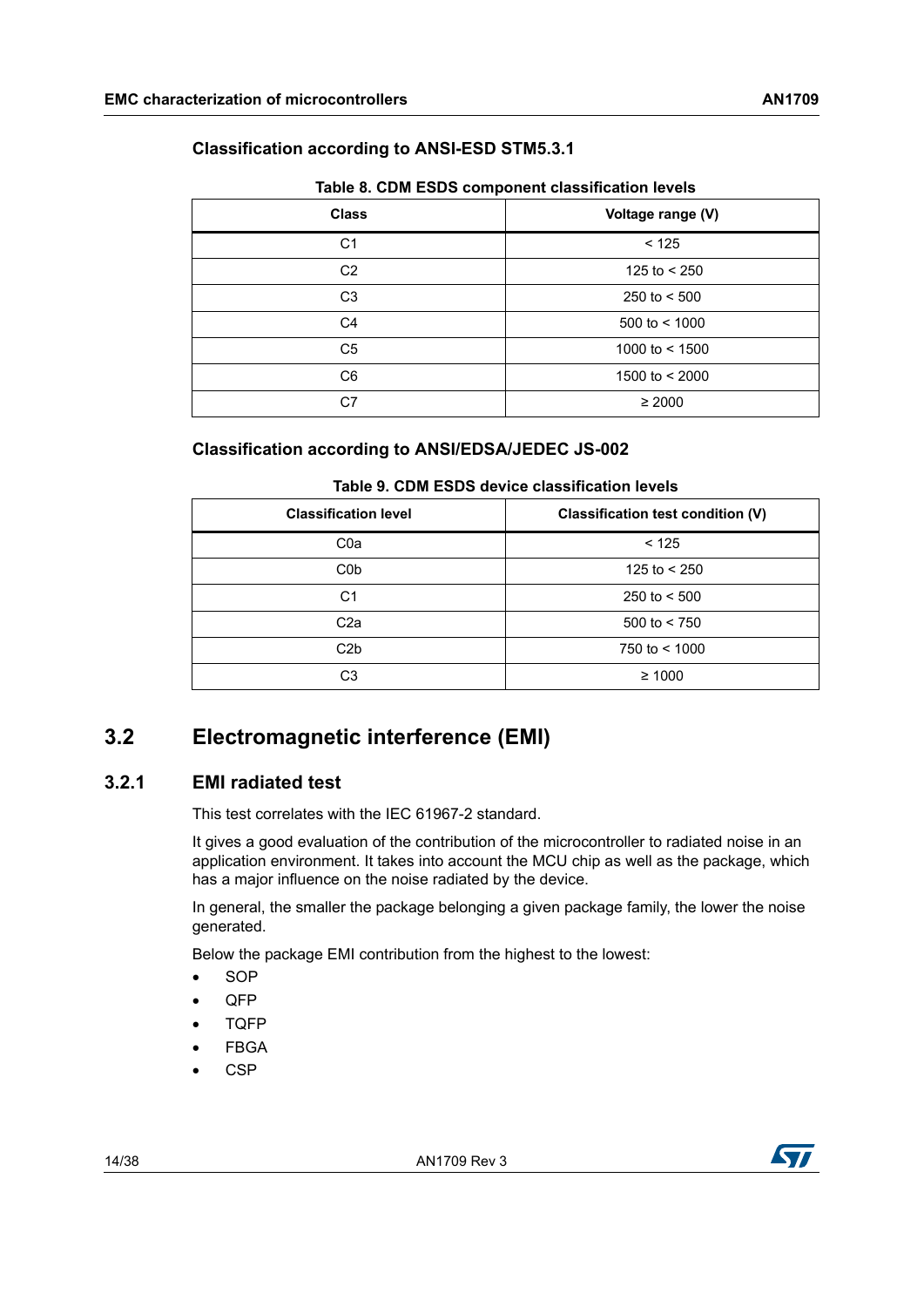The test is performed in a transverse electromagnetic mode cell (TEMCELL or GTEM) which allows radiated noise measurement in two directions, rotating the test board by 90 °.

*Note: Since December 14, 2015, the upper limit of the emission measurement frequency range has been extended from 1 GHz to 2 GHz with different settings. The reasons and modalities of these changes are described in [Appendix A: EMI classification before December 14](#page-34-0)  [2015](#page-34-0), as well as the classification method to be used for 100 kHz-1 GHz measurement data.*

#### **Test description**

The firmware running is based on a simple application, toggling 2 LEDs through the I/O ports.

The main directives of IEC61967 standard related to test hardware are the following (see *[Figure](#page-16-0) 8*):

- 100 x 100 mm square board
- At least 2-layer board (ideally 4-layer).
- 5 mm conductive edges on both sides connected to ground for contact with TEMCELL.

*[Figure](#page-15-0) 7* shows a typical example of an MCU EMC test board schematics.

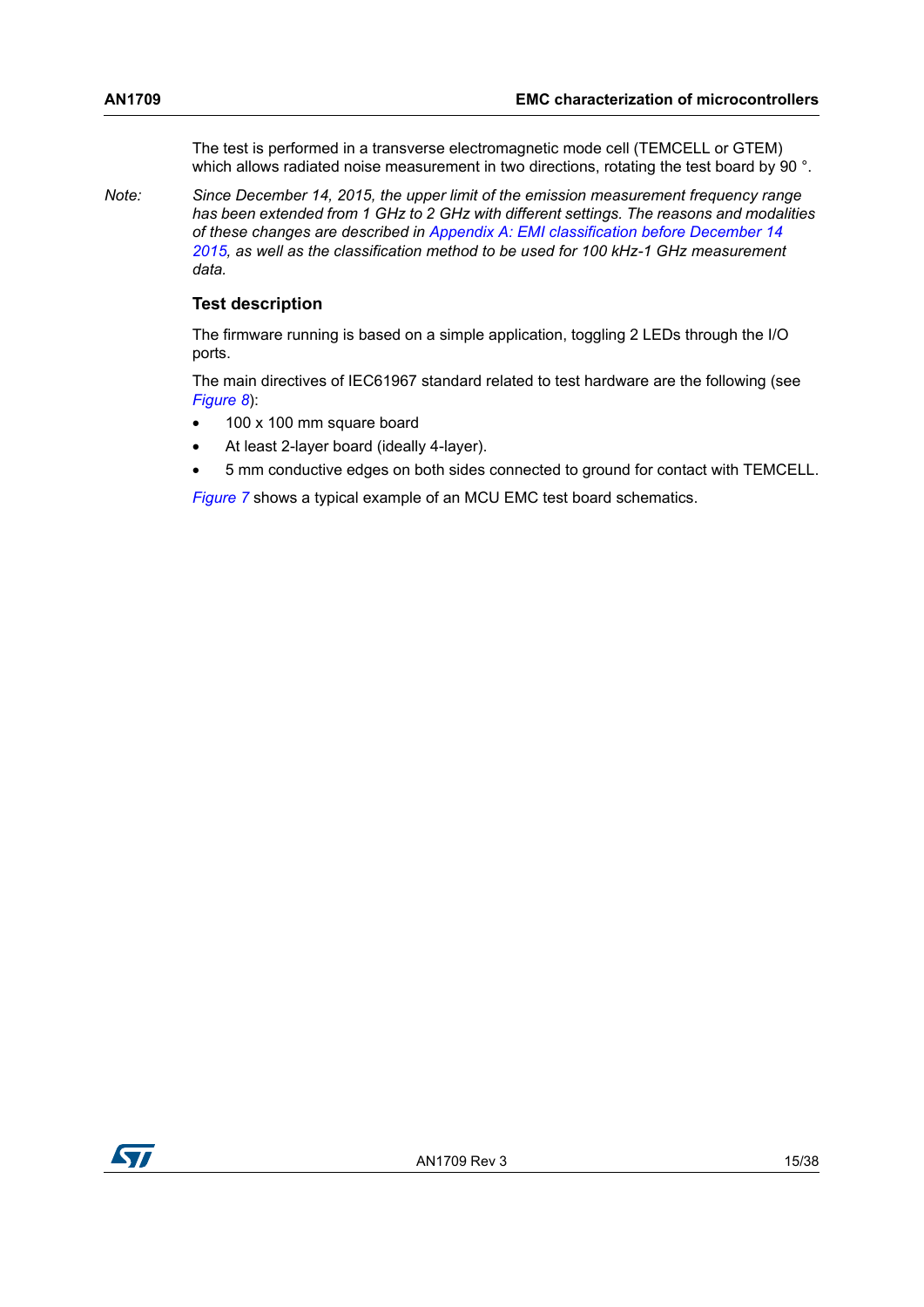<span id="page-15-0"></span>

**Figure 7. Example of test board schematics for STM32**

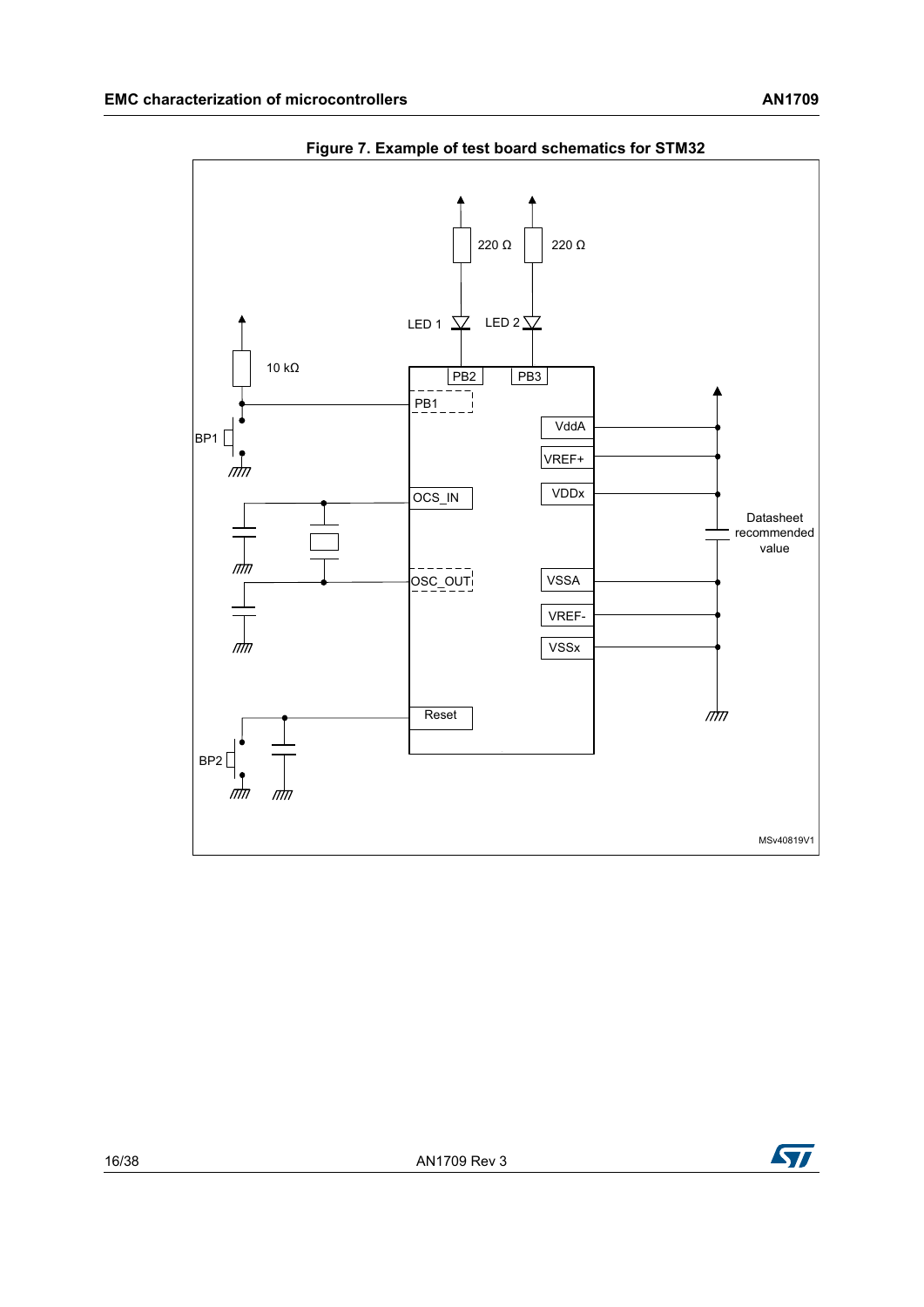



<span id="page-16-0"></span>**Figure 8. Test printed circuit board specification according IEC 61967-2 standard**

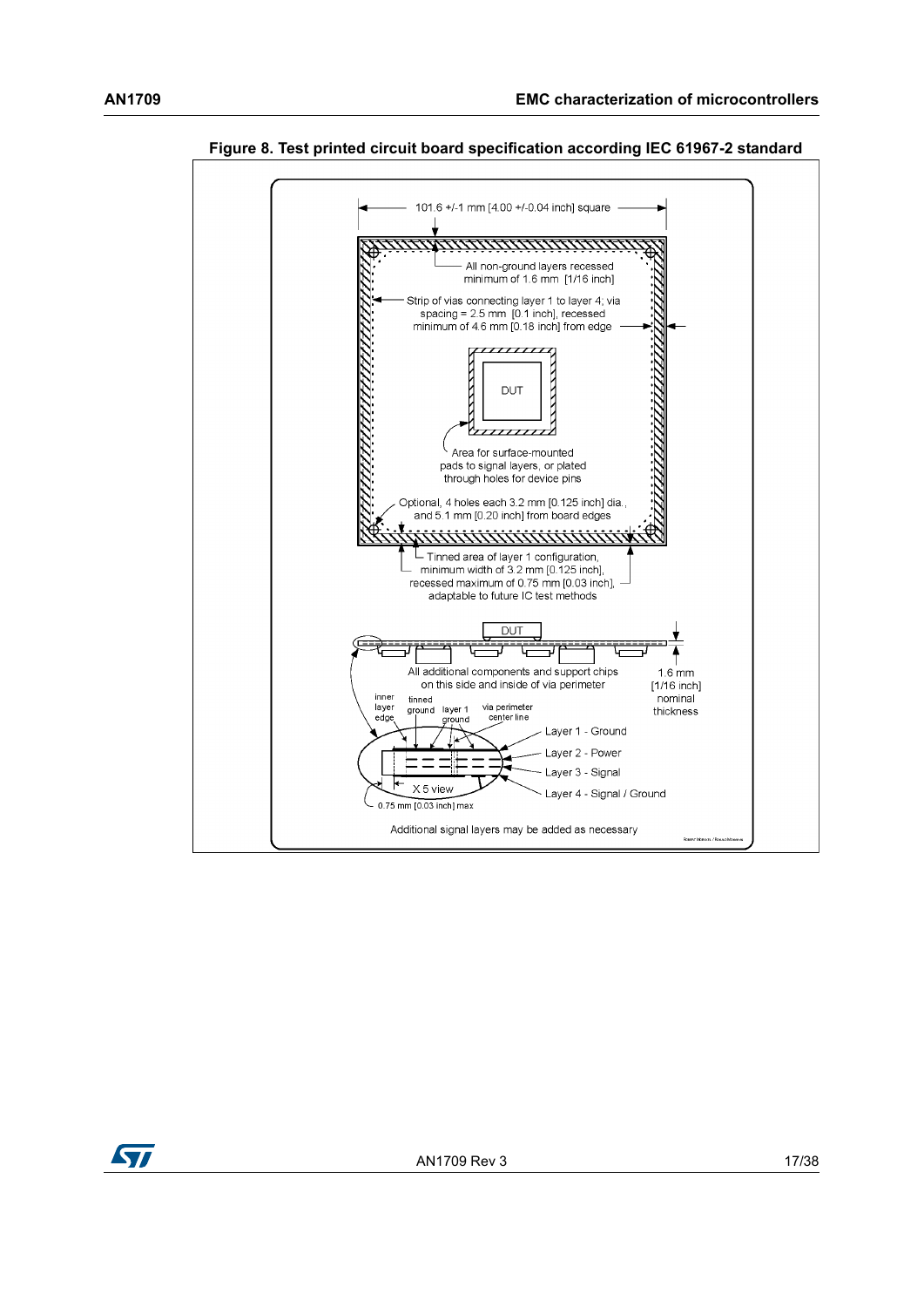#### **Spectrum analyzer settings**

The IEC61967-1 standard describes the spectrum analyzer hardware and software settings. In spite of these directives, the resolution bandwidth must be chosen according to the measured signal type: narrowband or broadband.

*[Table 10](#page-17-1)* defines resolution bandWidth (RBW) versus emission measurement frequency range.

#### <span id="page-17-1"></span>**Table 10. Spectrum analyzer resolution bandwidth versus frequency range (broadband EMI)**

| Freq. Range (MHz) | <b>Resolution Bandwidth (RBW)</b> |      |
|-------------------|-----------------------------------|------|
| $0.1 - 1$         | $10$ kHz                          |      |
| $1 - 10$          | $10$ kHz                          |      |
| $10 - 100$        | $10$ kHz                          | Peak |
| $100 - 1000$      | 100 kHz                           |      |
| 1000 - 2000       | 1 MHz                             |      |

## <span id="page-17-0"></span>**3.2.2 EMI level classification**

The EMI classifications are based on IEC61967-2 international standard – Annex D-3 (see *[Figure](#page-18-0) 9*).

The characterization level diagram described by this standard provides a synthesis and a classification of EMI spectrum using a combination of 2 letters plus 1 number. Using this method, 4 typical spectrum patterns (see *[Figure](#page-18-0) 9*) have been extracted from this diagram to estimate the EMI risk for each microcontroller measurement. *[Figure](#page-20-3) 11* describes these 4 classification patterns.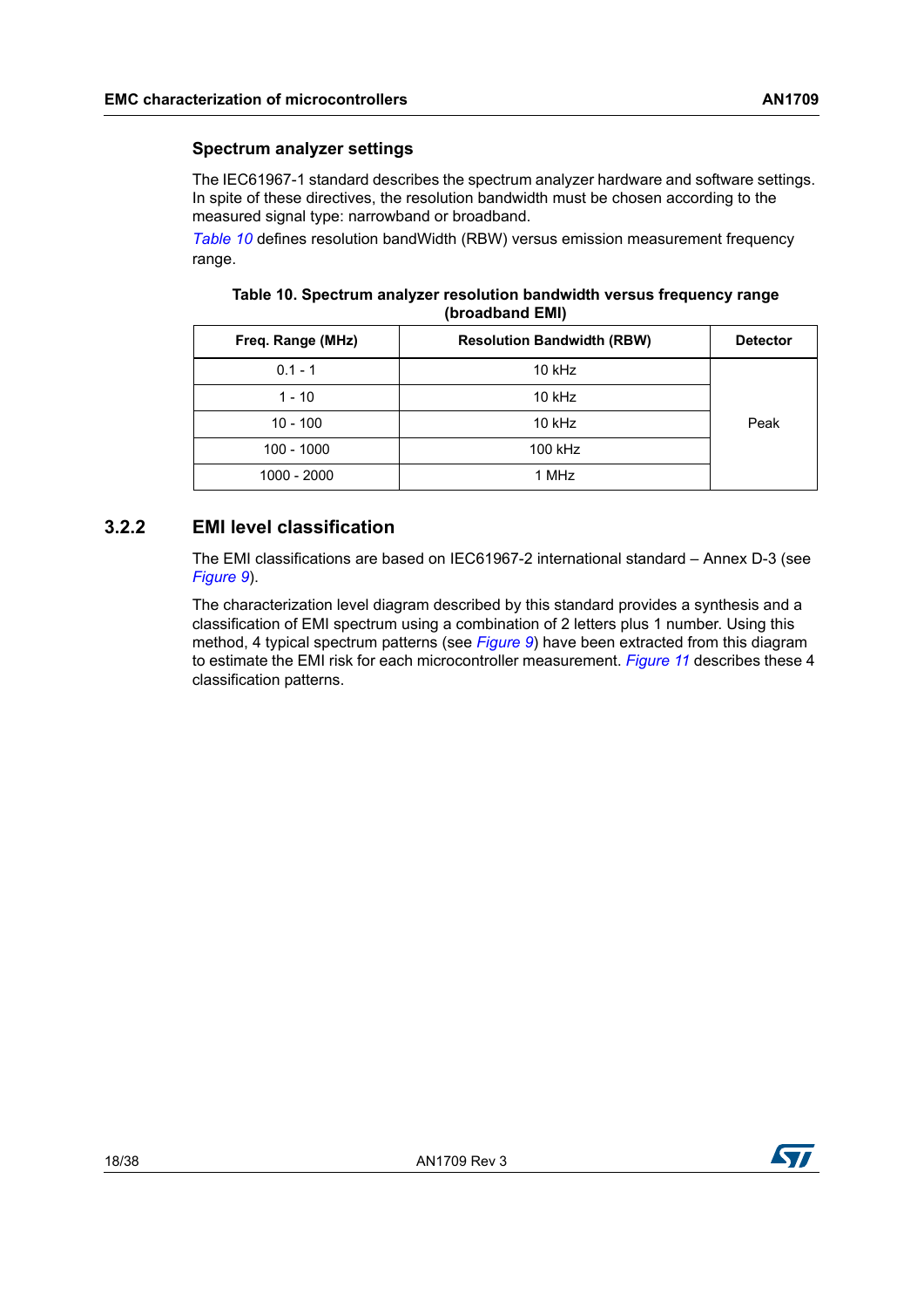<span id="page-18-0"></span>

**Figure 9. IEC61967-2 classification chart**

**Figure 10. ST internal EMI level classification**

<span id="page-18-1"></span>



*Note: To comply with level 2: no peak detection above 1 GHz. To comply with level 1: no peak detection above 500 MHz.*

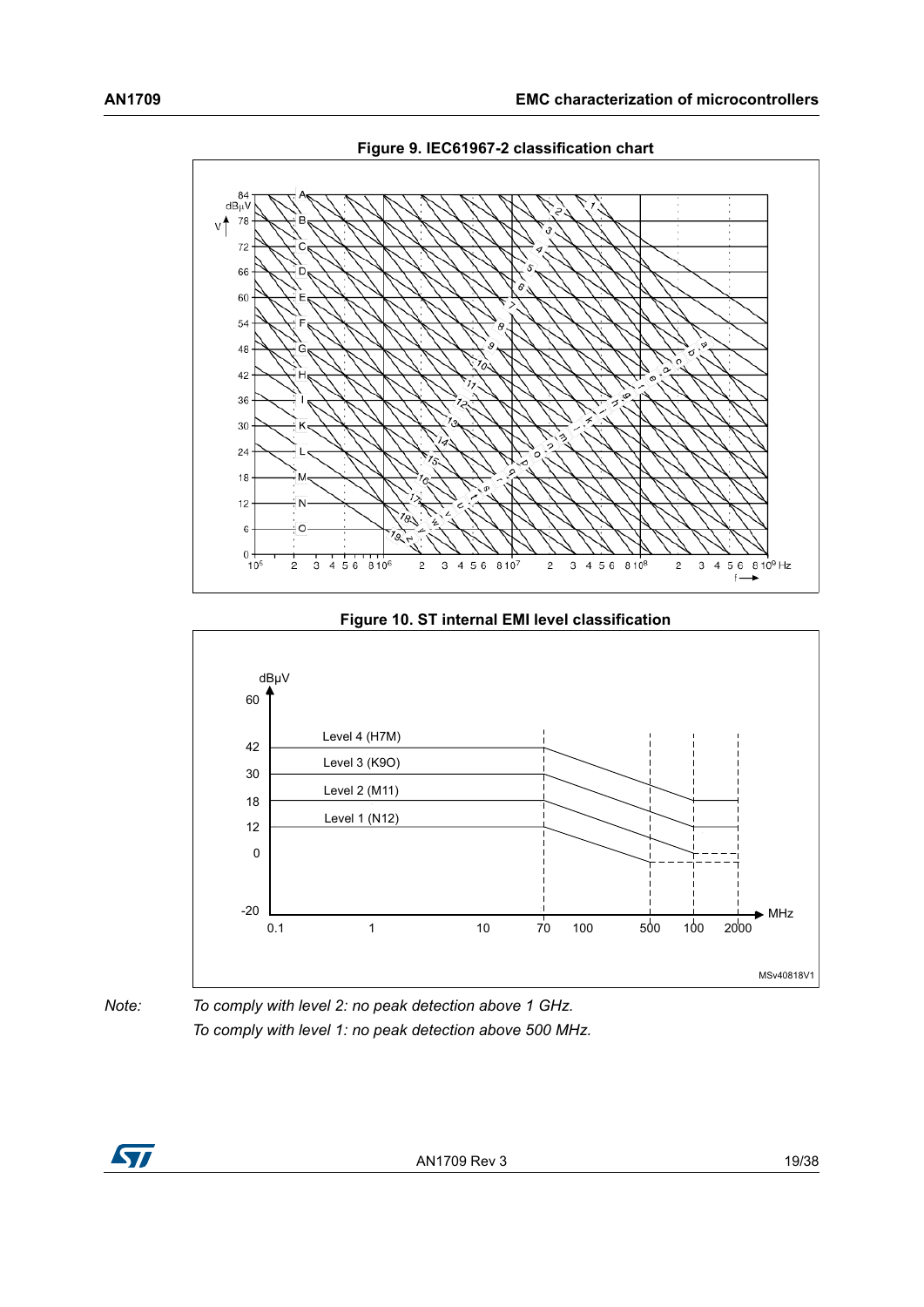Based on ST experience, the potential risk associated to each EMI level have been defined:

- **Level higher than 4**: high risk due to EMI level
- **Level 4**: may require cost for EMI compliance
- **Level 3**: moderate EMI risk
- **Level 2**: minimal EMI risk
- **Level 1:** very low EMI risk

*[Table](#page-19-0) 11* shows how EMI test results are presented in the datasheets.

<span id="page-19-0"></span>

| Symbol    | <b>Parameter</b> | <b>Conditions</b>                                                                             | <b>Monitored</b><br>frequency band | Max vs.<br>$[$ fosc $/$ fc $_{\rm{Pul}}$ | Unit |
|-----------|------------------|-----------------------------------------------------------------------------------------------|------------------------------------|------------------------------------------|------|
|           |                  |                                                                                               |                                    | 8/216 MHz                                |      |
| $S_{EMI}$ |                  | $V_{DD} = 3.6 V$ , T <sub>A</sub> = +25 °C,<br>BGA216 package,<br>conforming to<br>IEC61967-2 | 0.1 MHz to 30 MHz                  | 3                                        |      |
|           |                  |                                                                                               | 30 MHz to 130 MHz                  | 10                                       |      |
|           | Peak level       |                                                                                               | 130 MHz to 1 GHz                   | 12                                       | dBµV |
|           |                  |                                                                                               | 1 GHz to 2 GHz                     |                                          |      |
|           |                  |                                                                                               | <b>EMI Level</b>                   | 3                                        |      |

**Table 11. Example of EMI results on STM32**

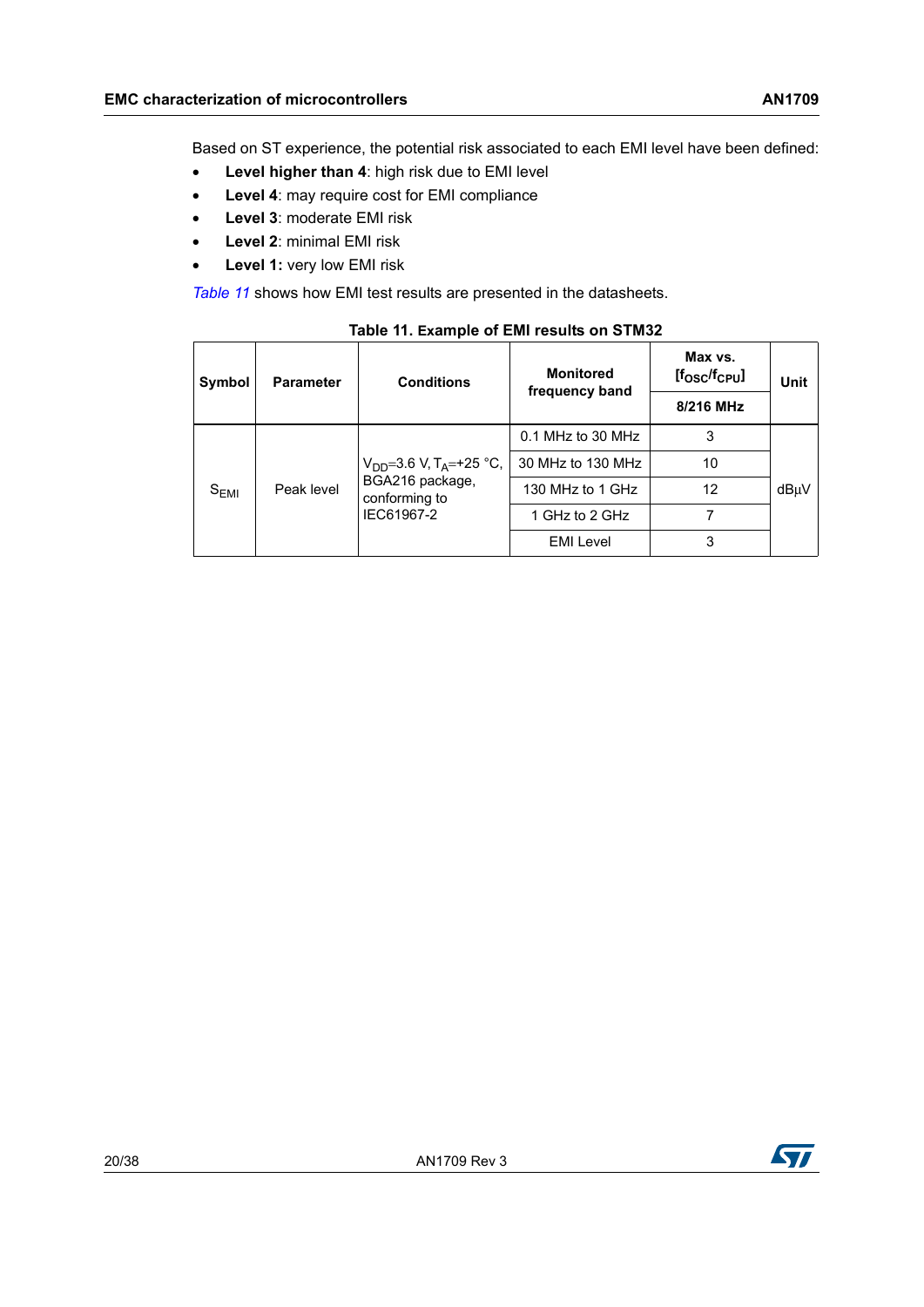# <span id="page-20-0"></span>**4 MCU design strategy and EMC specific feature**

At the initial specification of a new product, EMC dedicated features are implemented after an identification of EMC constraints imposed by the MCU target applications. You should refer to the specific product datasheet to know which of these feature described here are embedded.

<span id="page-20-3"></span>

**Figure 11. Overview of specific features embedded in microcontrollers**

# <span id="page-20-1"></span>**4.1 Susceptibility**

# <span id="page-20-2"></span>**4.1.1 Brownout reset (BOR)**

The purpose of the BOR is to ensure that the microcontroller will always work in its safe operating area (see *[Figure](#page-22-0) 13*). In terms of EMS, the presence of the BOR makes the MCU more robust, ensuring that if any outside disturbance affects the power supply, the application can recover safely.

When  $V_{DD}$  is below the « minimum working  $V_{DD}$  » the behavior of the microcontroller is no longer guaranteed. There is not enough power to decode/execute the instructions and/or read the memory. When  $V_{DD}$  is below the BOR level the microcontroller enters in reset state (internal reset High) in order to prevent unpredictable behavior. There are several levels with hysteresis in order to avoid oscillating when the micro restarts. When a BOR occurs, a bit is set by hardware. This bit can be used to recover an application.

The brownout reset function generates a static reset when the  $V_{DD}$  supply voltage is below a  $V_{IT}$  reference value. This means that it secures the power-up as well as the power-down, keeping the microcontroller in reset (see *[Figure](#page-21-1) 12*).

The V<sub>IT-</sub> reference value for a voltage drop is lower than the V<sub>IT+</sub> reference value for poweron in order to avoid a parasitic reset when the MCU starts running and sinks current on the supply (hysteresis).

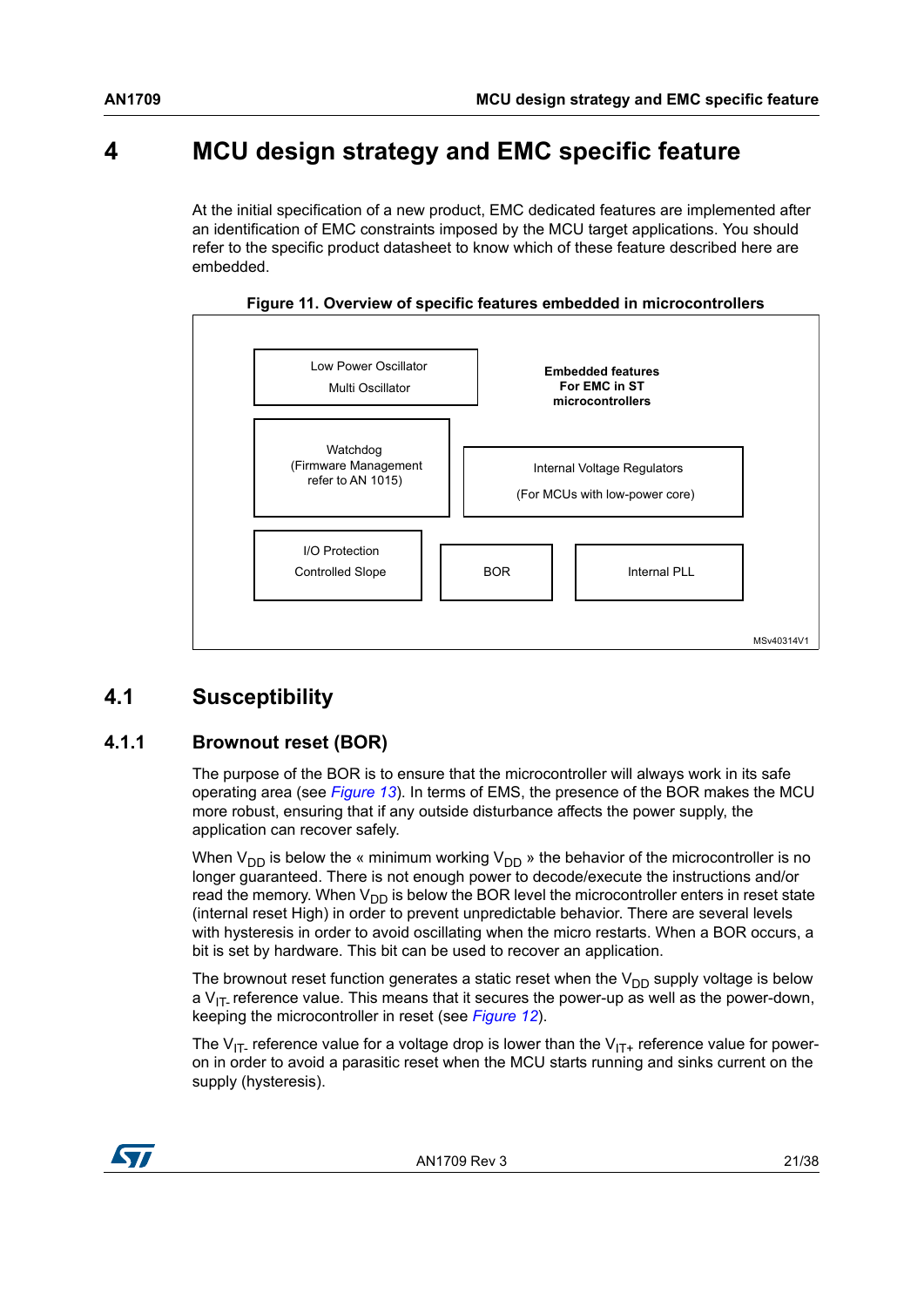The BOR circuitry generates a reset when  $V_{DD}$  is below:

- $V_{IT+}$  when  $V_{DD}$  is rising
- $V_{IT}$  when  $V_{DD}$  is falling

The BOR function is illustrated in *[Figure](#page-21-1) 12*.

The voltage threshold can be configured by option byte to be low, medium or high.

Provided the minimum  $V_{DD}$  value (guaranteed for the oscillator frequency) is above  $V_{IT}$ , the MCU can only be in two modes:

- under full software control
- in static safe reset

In these conditions, secure operation is always ensured for the application without the need for external reset hardware.

During a brownout reset, the NRST pin is held low, thus permitting the MCU to reset other devices.

*Note: The BOR allows the device to be used without any external reset circuitry.*

*The BOR is an optional function which can be selected by option byte. Refer to product specification.*

<span id="page-21-1"></span>

**Figure 12. Brownout reset vs reset** 

## <span id="page-21-0"></span>**4.1.2 Programmable voltage detector (PVD)**

Like the BOR, this feature improves EMS performance by ensuring that the microcontroller behaves safely when the power supply is disturbed by external noise.

The PVD has also different levels (around 200 mV above BOR levels), enabling a early warning before the reset caused by the BOR. Then, when PVD threshold is crossed, an interrupt is generated, requesting for example some user action or preparing the application to shut down in the interrupt routine until the power supply returns to the correct level for the device (refer to the product datasheet).

#### **Example**

If  $f_{\text{CPI}}$  is between 8 MHZ and 16 MHZ the minimum working level is 3.5 V.

The Voltage detector function (PVD) is based on an analog comparison between a  $V_{IT}$  and  $V_{IT+}$  reference value and the  $V_{DD}$  main supply. The  $V_{IT-}$  reference value for falling voltage is

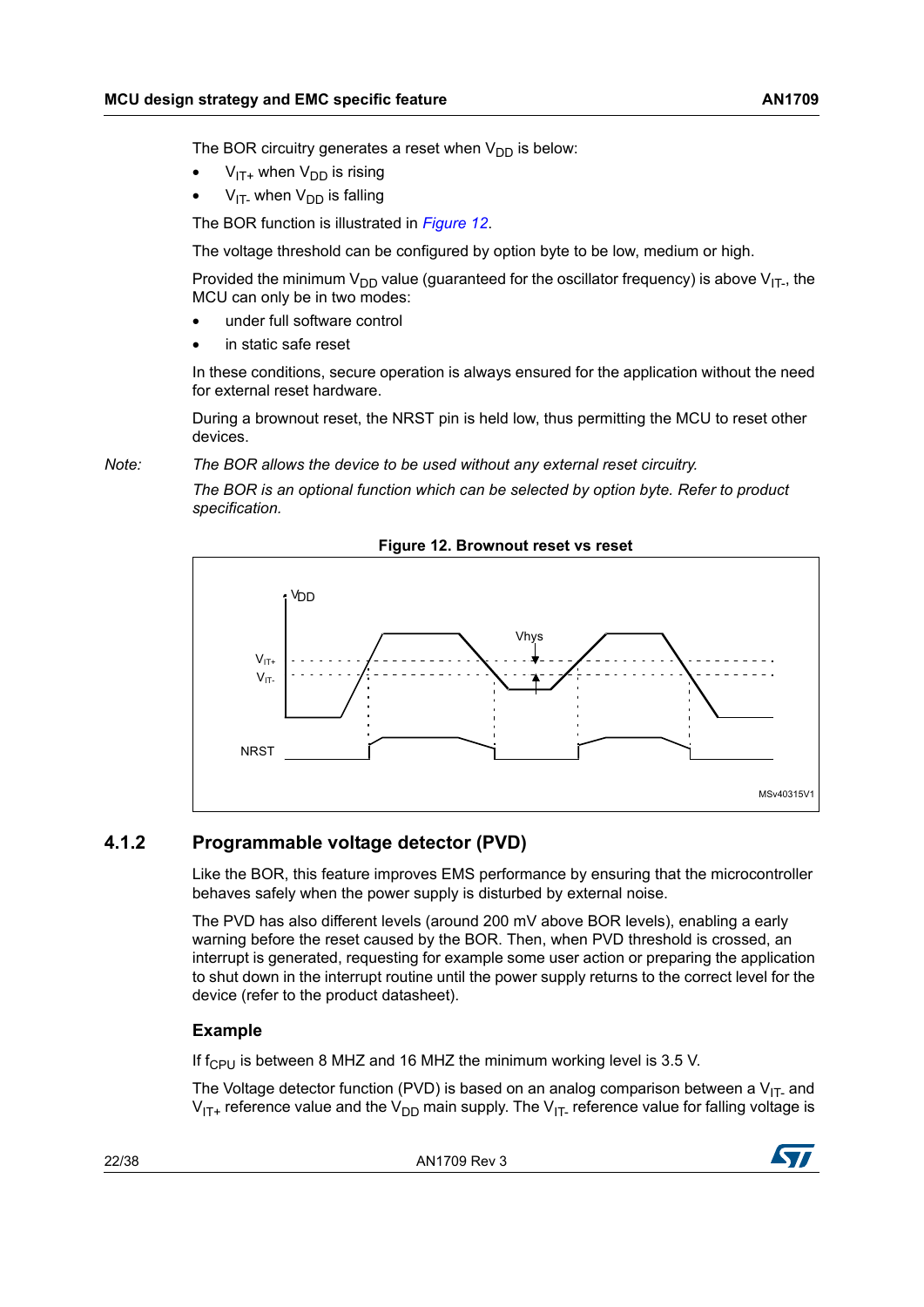lower than the  $V_{IT+}$  reference value for rising voltage in order to avoid parasitic detection (hysteresis).

The output of the PVD comparator is directly readable by the application software through a real time status bit (PVDO). This bit is read only.

The PVD voltage threshold value is relative to the selected BOR threshold configured by option byte (refer to the corresponding product datasheet).

If the PVD interrupt is enabled, an interrupt is generated when the voltage crosses the  $V_{IT+(PVD)}$  or  $V_{IT-(PVD)}$  threshold (PVDO bit toggles).

In the case of a drop in voltage, the PVD interrupt acts as an early warning, allowing software to shut down safely before the BOR resets the microcontroller. (see *[Figure](#page-22-0) 13*).

The interrupt on the rising edge is used to inform the application that the  $V_{DD}$  warning state is over.

If the voltage rise time  $t_{rv}$  is less than 256 or 4096 CPU cycles (depending on the reset delay of the microcontroller), no PVD interrupt will be generated when  $V_{IT+(PVD)}$  is reached.

If  $t_{rv}$  is greater than 256 or 4096 cycles then:

- If the PVD interrupt is enabled before the  $V_{IT+(PVD)}$  threshold is reached, then 2 PVD interrupts will be received: the first when the PVDE bit is set, and the second when the threshold is reached.
- If the PVD interrupt is enabled after the  $V_{IT+(PVD)}$  threshold is reached then only one PVD interrupt will occur.

<span id="page-22-0"></span>



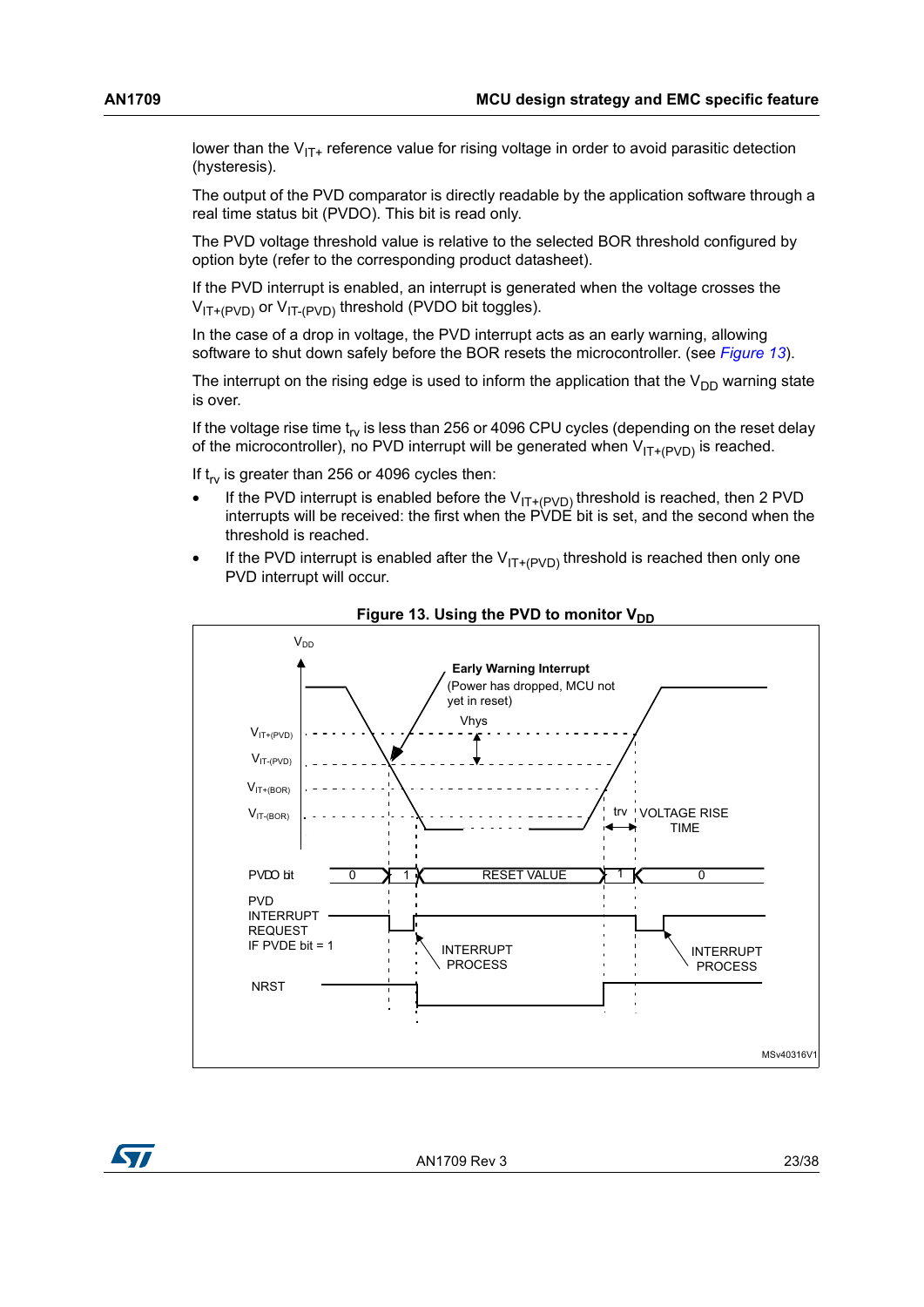### <span id="page-23-0"></span>**4.1.3 I/O features and properties**

Although integrated circuit data sheets provide the user with conservative limits and conditions in order to prevent damage, sometimes it is useful for the hardware system designer to know the internal failure mechanisms: the risk of exposure to illegal voltages and conditions can be reduced by smart protection design.

It is not possible to classify and to predict all the possible damage resulting from violating maximum ratings and conditions, due to the large number of variables that come into play in defining the failures: in fact, when an overvoltage condition is applied, the effects on the device can vary significantly depending on lot-to-lot process variations, operating temperature, external interfacing of the microcontroller with other devices, etc.

In the following sections, background technical information is given in order to help system designers to reduce risk of damage to the microcontroller device.

### **Electrostatic discharge and latch-up**

CMOS integrated circuits are generally sensitive to exposure to high voltage static electricity, which can induce permanent damage to the device: a typical failure is the breakdown of thin oxides, which causes high leakage current and sometimes shorts.

The latch-up is another typical phenomenon occurring in integrated circuits: unwanted turning on of parasitic bipolar structures, or silicon-controlled rectifiers (SCR), may overheat and rapidly destroy the device. These unintentional structures are composed of P and N regions which work as emitters, bases and collectors of parasitic bipolar transistors: the bulk resistance of the silicon in the wells and substrate act as resistors on the SCR structure. Applying voltages below  $V_{SS}$  or above  $V_{DD}$ , and when the level of current is able to generate a voltage drop across the SCR parasitic resistor, the SCR may be turned on; to turn off the SCR it is necessary to remove the power supply from the device.

The microcontroller design implements layout and process solutions to decrease the effects of electrostatic discharges (ESD) and latch-up. Of course it is not possible to test all devices, due to the destructive nature of the mechanism; in order to guarantee product reliability, destructive tests are carried out on groups of devices, according to internal Quality Assurance standards and recommendations (see *Section [3.1.2: Latch-up \(LU\)](#page-10-0)*).

#### **Protective interface**

Although microcontroller input/output circuitry has been designed taking ESD and latch-up problems into account, for those applications and systems where the microcontroller pins are exposed to illegal voltages and high current injections, the user is strongly recommended to implement hardware solutions which reduce the risk of damage: low-pass filters and clamp diodes are usually sufficient in preventing stress conditions.

The risk of having out-of-range voltages and currents is greater for those signals coming from outside the system, where noise effect or uncontrolled spikes could occur with higher probability than for the internal signals; it must be underlined that in some cases, adoption of filters or other dedicated interface circuitries might affect global microcontroller performance, inducing undesired timing delays, and impacting the global system speed.

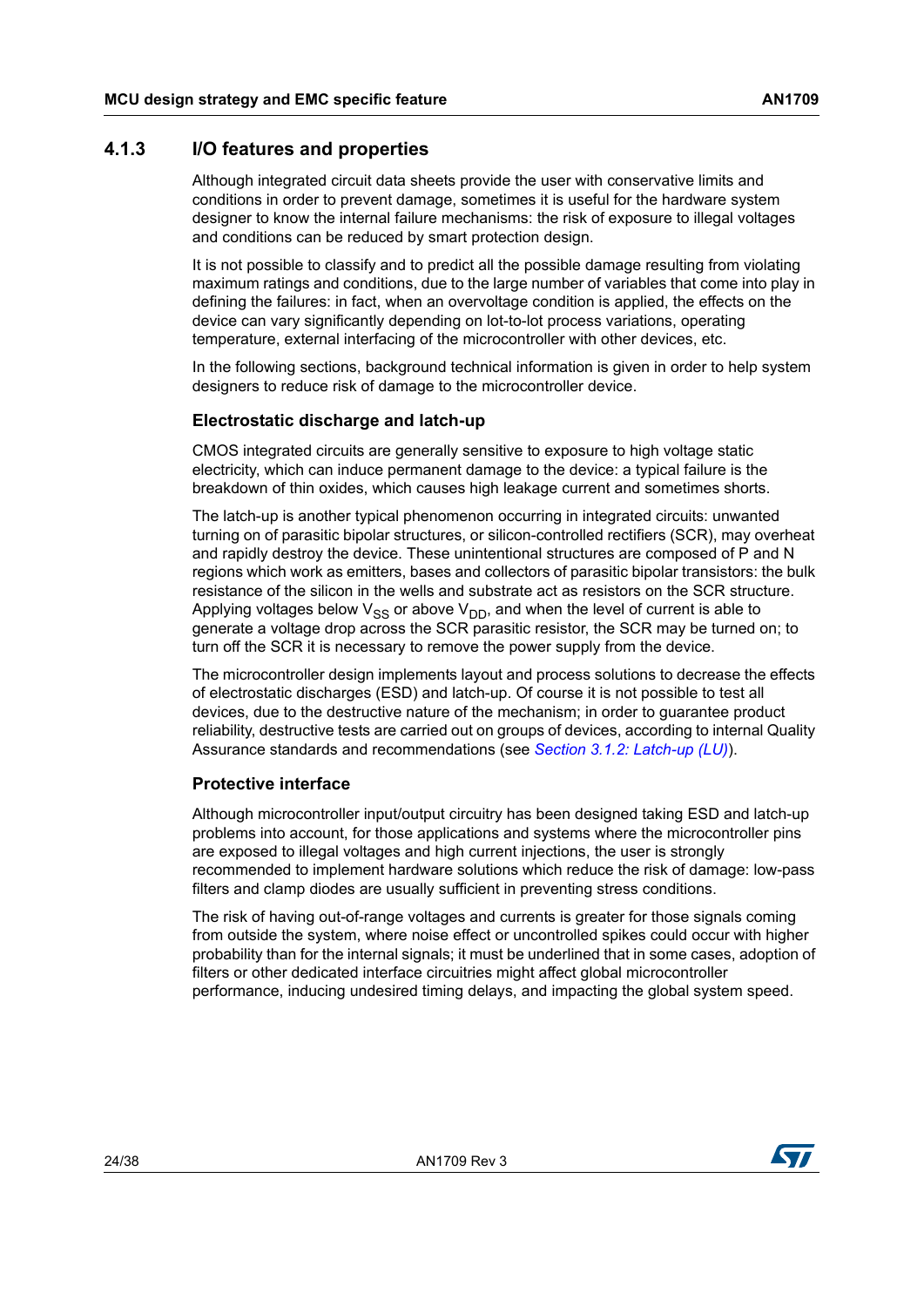<span id="page-24-0"></span>

#### **Figure 14. Digital input/output - push-pull**

#### **Internal circuitry: Digital I/O pin**

*[Figure](#page-24-0) 14* shows a schematic representation of an microcontroller pin able to operate either as an input or as an output is shown. The circuitry implements a standard input buffer and a push-pull configuration for the output buffer. It is evident that although it is possible to disable the output buffer when the input section is used, the MOS transistors of the buffer itself can still affect the behavior of the pin when exposed to illegal conditions. In fact, the Pchannel transistor of the output buffer implements a direct diode to  $V_{DD}$  (P-diffusion of the drain connected to the pin and N-well connected to  $V_{DD}$ ), while the N-channel of the output buffer implements a diode to  $V_{SS}$  (P-substrate connected to VSS and N-diffusion of the drain connected to the pin). In parallel to these diodes, dedicated circuitry is implemented to protect the logic from ESD events (MOS, diodes and input series resistor).

The most important characteristic of these extra devices is that they must not disturb normal operating modes, while acting during exposure to over limit conditions, avoiding permanent damage to the logic circuitry.

According to the MCU used, some I/O pins can be programmed to work also as open-drain outputs, by simply writing in the corresponding register of the I/O Port. The gate of the Pchannel of the output buffer is disabled: it is important to highlight that physically the Pchannel transistor is still present, so the diode to  $V_{DD}$  works. In some applications it can occur that the voltage applied to the pin is higher than the  $V_{DD}$  value (supposing the external line is kept high, while the microcontroller power supply is turned off): this condition will inject current through the diode, risking permanent damages to the device.

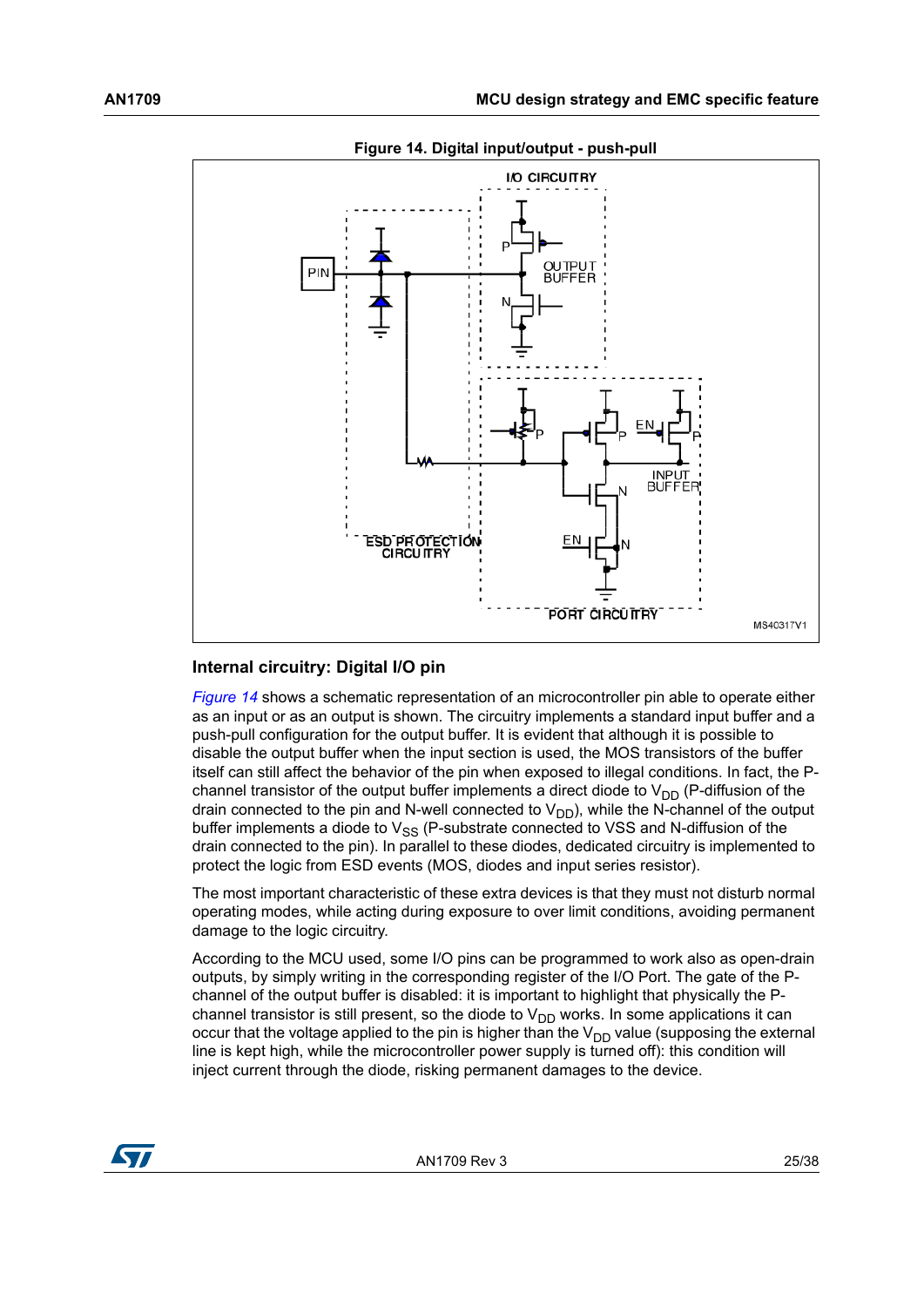In any case, programming I/O pins as open-drain can help when several pins in the system are tied to the same point: of course software must pay attention to program only one of them as output at any time, to avoid output driver contentions; it is advisable to configure these pins as output open-drain in order to reduce the risk of current contentions.

<span id="page-25-0"></span>

**Figure 15. Digital input/output - true open drain output**

In *[Figure](#page-25-0)* 15 a true open-drain pin schematic is shown. In this case all paths to  $V_{DD}$  are removed (P-channel driver, ESD protection diode, internal weak pull-up) in order to allow the system to turn off the power supply of the microcontroller and keep the voltage level at the pin high without injecting current in the device. This is a typical condition which can occur when several devices interface a serial bus: if one device is not involved in the communication, it can be disabled by turning off its power supply to reduce the system current consumption.

When an illegal negative voltage level is applied to the microcontroller I/O pins (both versions, push-pull and true open-drain output) the clamp diode is always present and active (see ESD protection circuitry and N-channel driver).

### **Internal circuitry: Analog input pin**

*[Figure](#page-26-2) 16* shows the internal circuitry used for analog input. It is primarily a digital I/O with an added analog multiplexer for the selection of the input channel of the Analog to Digital Converter (ADC).

The presence of the multiplexer P-channel and N-channel can affect the behavior of the pin when exposed to illegal voltage conditions. These transistors are controlled by a low noise logic, biased through  $AV<sub>DD</sub>$  and  $AV<sub>SS</sub>$  including P-channel N-well: it is important to always verify the input voltage value with respect to both analog power supply and digital power

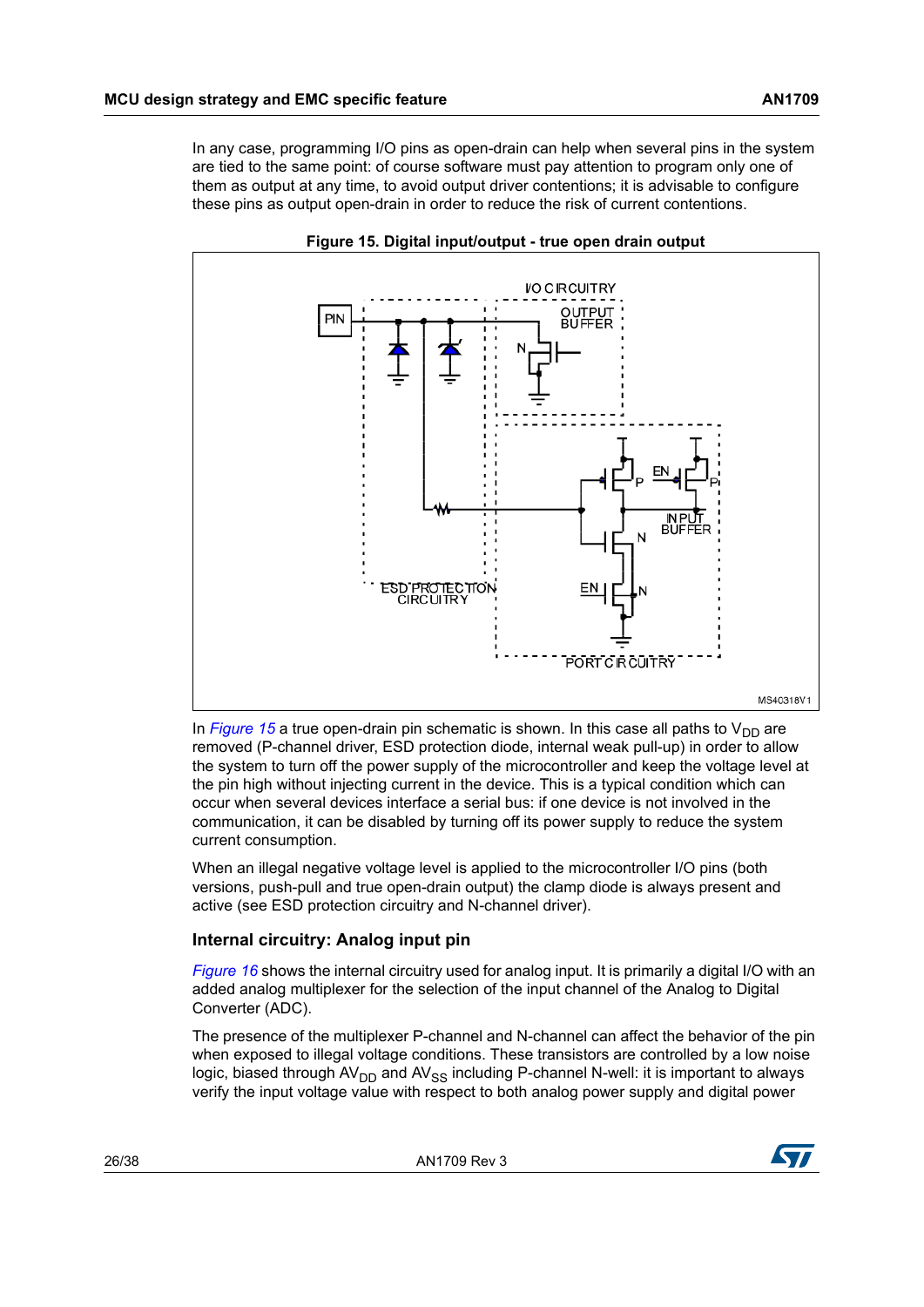supply, in order to avoid unintentional current injections which (if not limited) could destroy the device.

<span id="page-26-2"></span>

**Figure 16. Digital input/output - push-pull output - analog multiplexer input**

# <span id="page-26-0"></span>**4.2 Emission**

## <span id="page-26-1"></span>**4.2.1 Internal PLL**

Some microcontrollers have an embedded programmable PLL Clock Generator allowing the usage of standard 3 to 25 MHz crystals to obtain a large range of internal frequencies (up to a few hundred MHz). By these means, the microcontroller can operate with cheaper, medium frequency crystals, while still providing a high frequency internal clock for maximum system performance. The high clock frequency source is contained inside the chip and does not go through the PCB (Printed Circuit Board) tracks and external components. This reduces the potential noise emission of the application.

The use of PLL network also filters CPU clock against external sporadic disturbances (glitches).

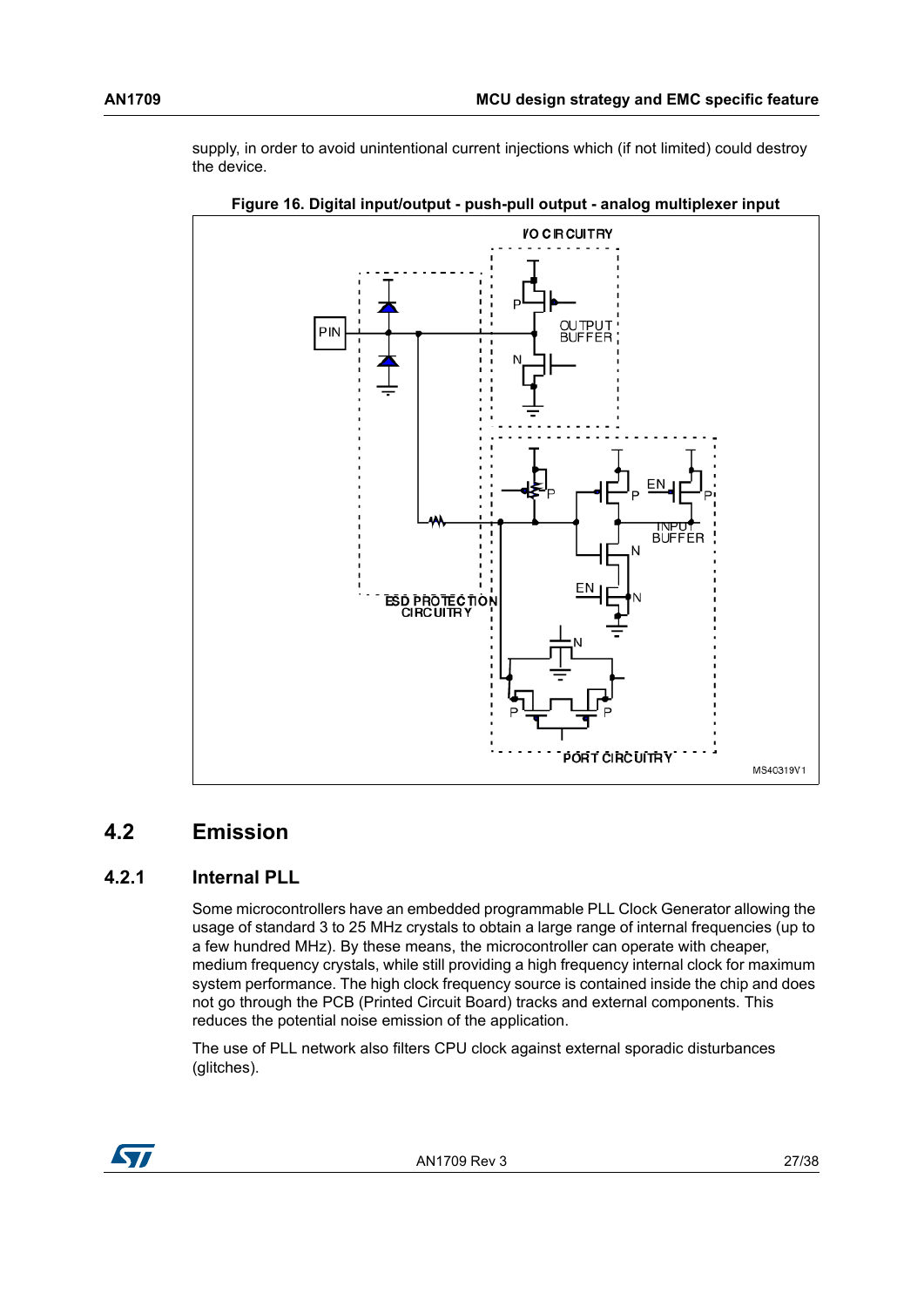### <span id="page-27-0"></span>**4.2.2 Clock sources**

#### **Low-powered oscillator**

The oscillator is an major source of noise. To reduce this noise emission, the current driven by the oscillator is limited.

The main clock of some of microcontrollers can be generated by four different source types coming from the multi-oscillator block (MO). This allows the designer to easily select the best trade-off in terms of cost, performance and noise emission. The clock sources are listed below in order from the most noisy to the least noisy:

- an external source
- crystal or ceramic resonator oscillators
- an internal high frequency RC oscillator

Each oscillator is optimized for a given frequency range in terms of consumption and is selectable through the option byte. The associated hardware configurations are shown in *[Figure](#page-28-1) 17*. Refer to the electrical characteristics section of the datasheet for more details in each case.

### <span id="page-27-2"></span>**External Clock source**

In external clock mode, a clock signal (square, sinus or triangle) with ~50% duty cycle has to drive the OSC\_IN or OSC32\_OUTpins while the OSC\_OUT respect to OSC32\_OUTpin is tied to ground, left unconnected or used as standard GPIO, see product reference manual for recommended configuration.

#### **Crystal/ceramic oscillators**

This family of oscillators has the advantage of producing a very accurate rate on the main clock of the microcontroller. The selection within a list of 5 oscillators with different frequency ranges has to be done by option byte in order to reduce consumption (refer to the microcontroller datasheet for more details on the frequency ranges). In this mode of the multi-oscillator, the resonator and the load capacitors have to be placed as close as possible to the oscillator pins in order to minimize output distortion and start-up stabilization time. The loading capacitance values must be adjusted according to the selected oscillator.

These oscillators are not stopped during the RESET phase to avoid the delay needed for the oscillator start-up.

#### <span id="page-27-1"></span>**Internal RC oscillator**

The internal RC oscillator is the most cost effective solution, with the drawback of lower frequency accuracy. Its frequency is in the low single digit MHz range. In this mode, the two oscillator pins can be used as standard GPIO, left unconnected or tied to ground, see product documentation for more details.

Process variations will also bring some differences from lots to lots (20 to 60%).

Some microcontrollers (refer to product specification) embed a process compensation. This feature is called "trimmable internal RC". A procedure during test operation analyzes the process variation and calibrate the internal oscillator accordingly. This brings the internal RC accuracy to 1%. This procedure can be also performed by the user:

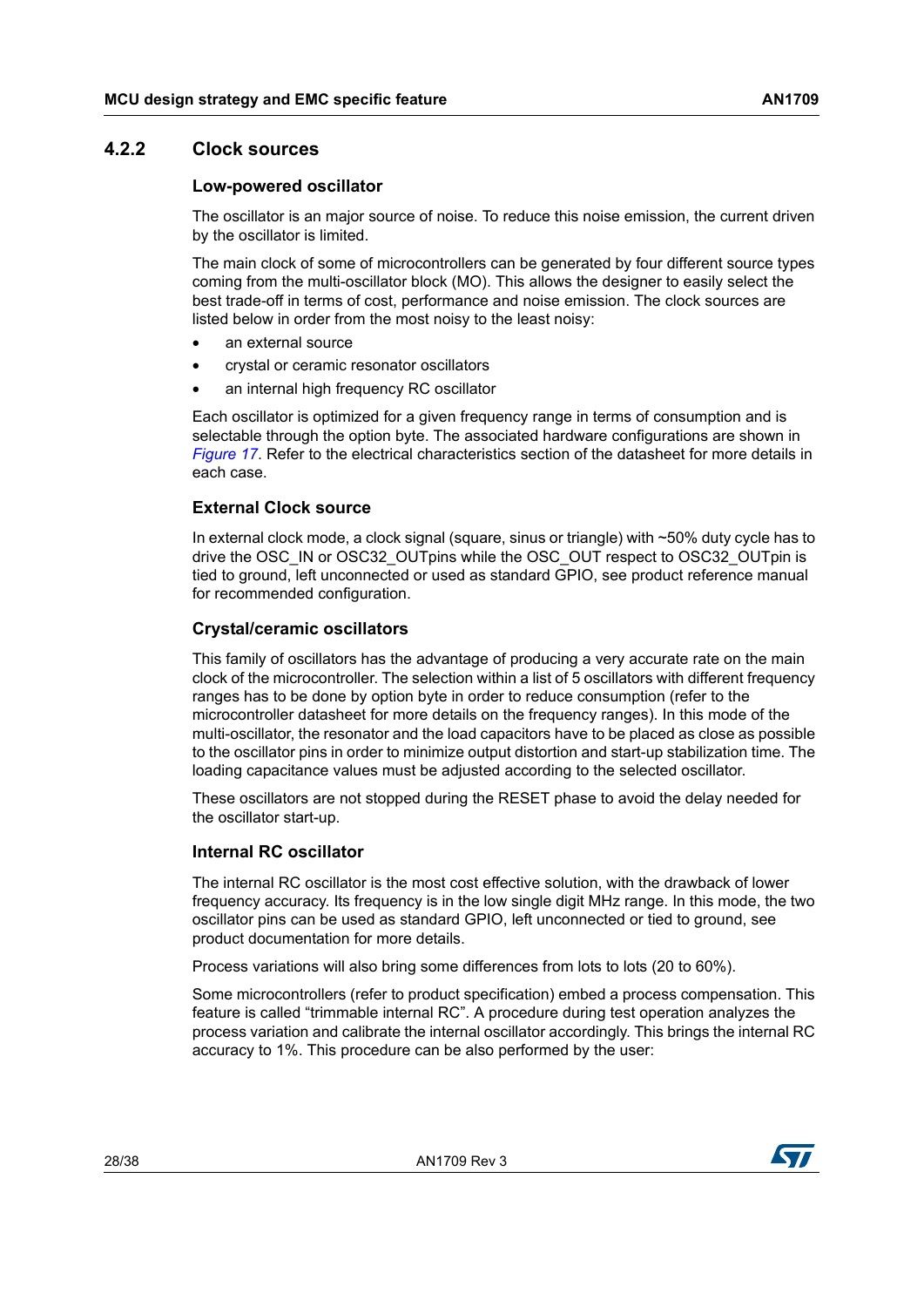<span id="page-28-1"></span>

The multi-oscillator system is designed for flexibility and to allow the system designer to find the best compromise between emission, accuracy and cost criteria.

#### <span id="page-28-2"></span>**Internal voltage regulators (for MCUs with low-power core)**

An internal voltage regulator is used to power some microcontrollers cores starting from the external power supply.

The Voltage regulator reduces EMI due to the MCU core with 2 effects:

- Lower CPU supply voltage
- Isolate CPU supply from external MCU supplies.

For information on how to use the oscillator, refer to application note "*Oscillator design guide for STM8S, STM8A and STM32 microcontrollers"* (AN2867).

#### <span id="page-28-0"></span>**4.2.3 Output I/O current limitation and edge timing control**

Output buffers are embedded in microcontrollers, their switching speed is controlled in order to avoid parasitic oscillations when they are switched. The MCU design makes a trade-off between noise and speed.

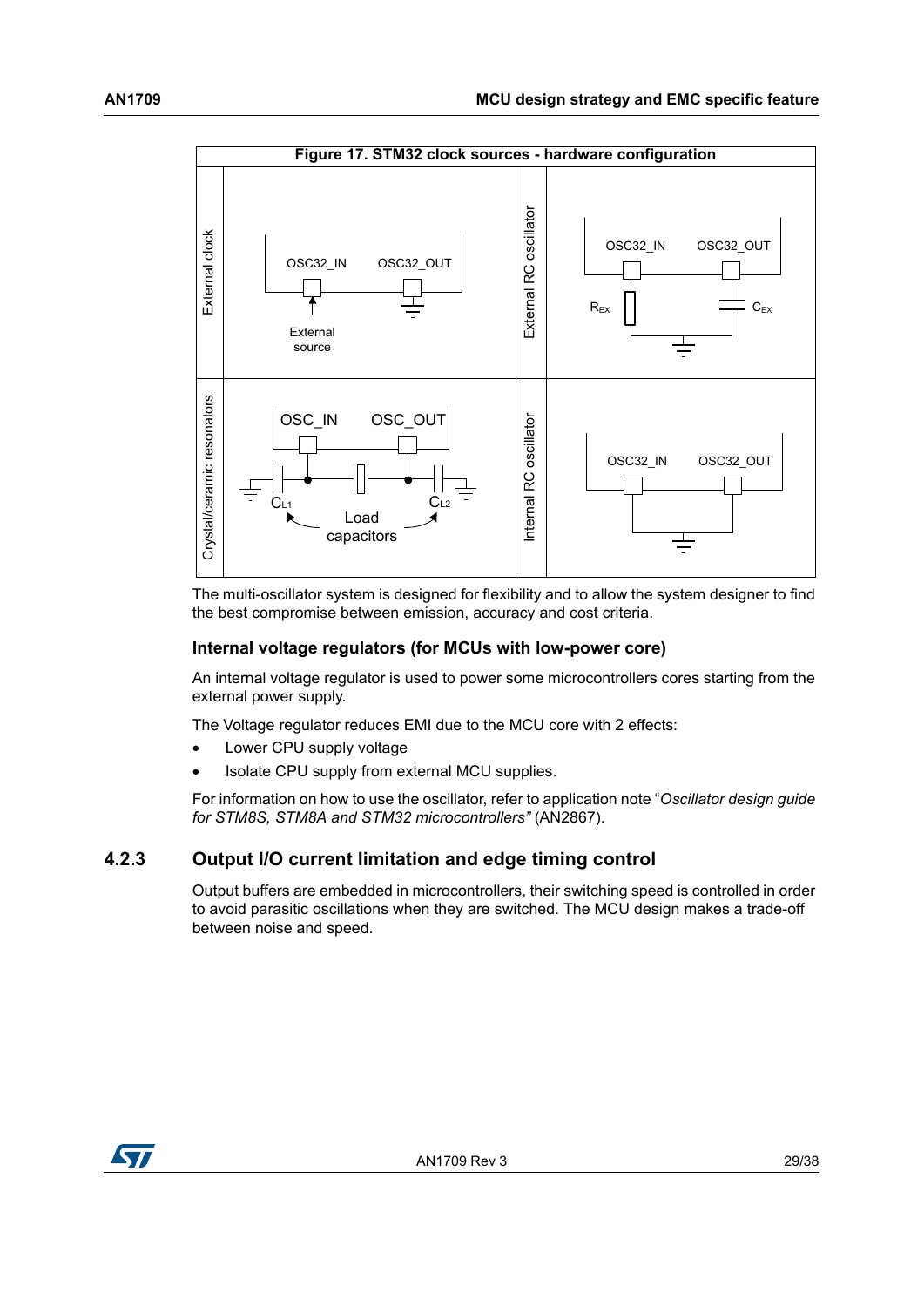# <span id="page-29-0"></span>**5 EMC guidelines for MCU based applications**

The following guidelines result from experience gained in a wide variety of applications.

# <span id="page-29-1"></span>**5.1 Hardware**

The major noise receptors and generators are the tracks and wiring on the printed circuit board (PCB), especially those near the MCU. The first actions to prevent noise problems thus concern the PCB layout and the design of the power supply.

In general, the smaller the number of components surrounding the MCU, the better the immunity versus noise. A ROMless solution, for instance, is typically more sensitive to and a bigger generator of noise than an embedded memory circuit.

### <span id="page-29-2"></span>**5.1.1 Optimized PCB layout**

Noise is basically received and transmitted through tracks and components which, once excited, act as antennas. Each loop and track includes parasitic inductance and capacitance which radiate and absorb energy once submitted to a variation of current, voltage or electromagnetic flux.

An MCU chip itself presents high immunity to and low generation of EMI since its dimensions are small versus the wave lengths of EMI signals (typically mm versus 10's of cm for EMI signals in the GHz range). So a single chip solution with small loops and short wires reduces noise problems.

The initial action at the PCB level is to reduce the number of possible antennas. The loops and wires connected to the MCU such as supply, oscillator and I/O should be considered with a special attention. The oscillator loop has to be especially small since it operates at high frequency *[Figure](#page-29-3) 18*.

A reduction of both the inductance and the capacitance of a track is generally difficult. Practical experience suggests that in most cases the inductance is the first parameter to be minimized.

<span id="page-29-3"></span>

**Figure 18. PCB Board oscillator layout examples**

30/38 AN1709 Rev 3

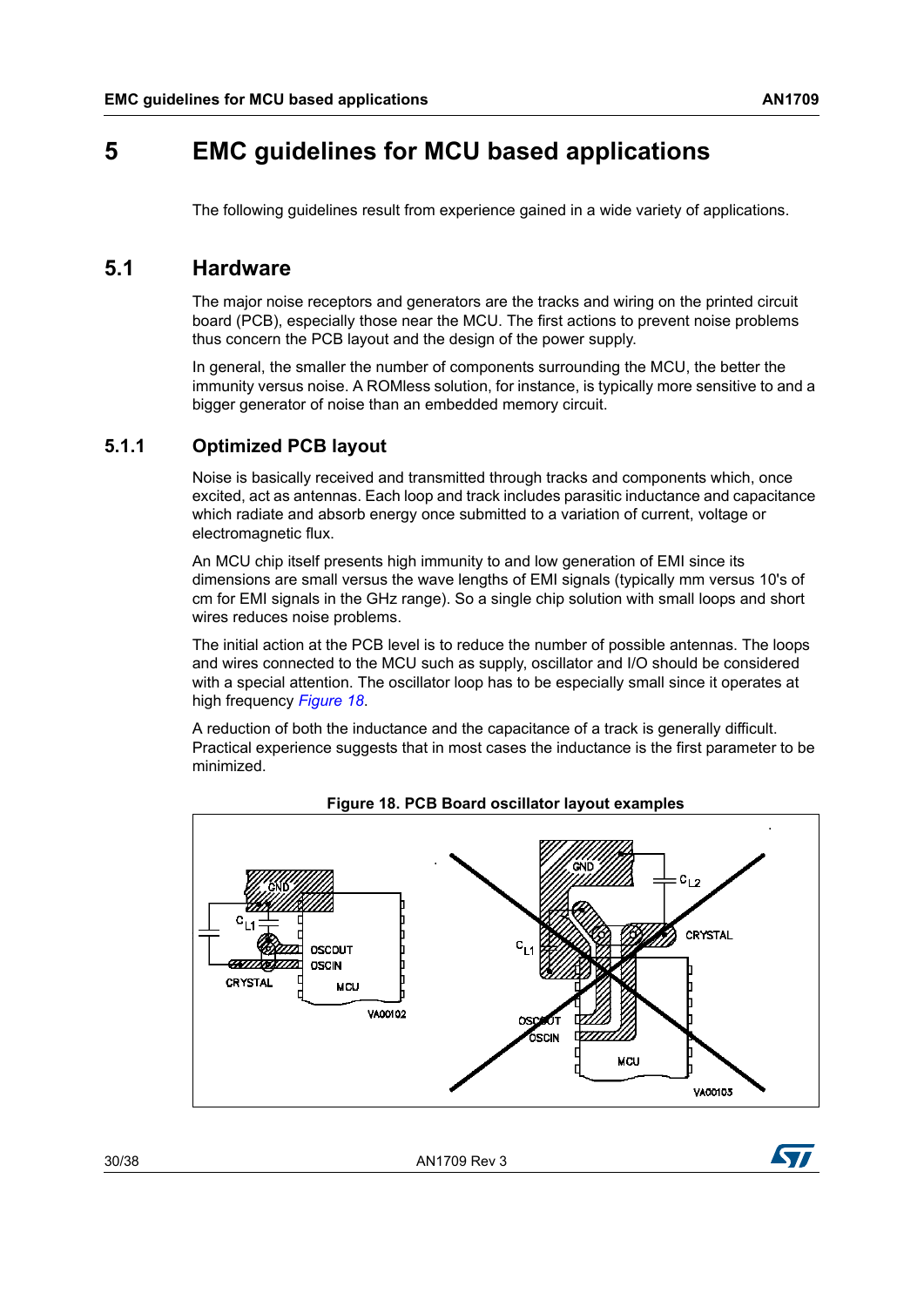The reduction of inductance can be obtained by making the lengths and surfaces of the track smaller. This can be obtained by placing the track loops closer on the same PCB layer or on top of one another (*[Figure](#page-30-1) 19*). The resulting loop area is small and the electromagnetic fields reduce one another.

The ratio in order of magnitude relating to the inductance value and the area defined by the wire loop is around 10 nH/cm<sup>2</sup>. Typical examples of low inductivity wires are coaxial, twisted pair cables or multiple layer PCBs with one ground and one supply layers. The current density in the track can also be smaller due to track enlargement or the paralleling of several small capacitances mounted in the current flow.

In critical cases, the distance between the MCU and the PCB, and therefore the surfaces of the loops between an MCU and its environment, has also to be minimized. This can be achieved by removing any socket between the MCU package and the PCB, by replacing a ceramic MCU package by a plastic one or by using Surface Mounting instead of Dual In Line packages.

#### *Note: Board vias are inductances. Try to avoid them. If needed, use multi vias.*

<span id="page-30-1"></span>

#### *Note: This test is done with a double sided PCB. Insulator thickness is 1.5 mm, copper thickness is 0.13 mm. The overall board size is 65 x 200 mm.*

### <span id="page-30-0"></span>**5.1.2 Power supply filtering**

The power supply is used by all parts of the circuit, so it has to be considered with special attention. The supply loops have to be decoupled to make sure that signal levels and power currents do not interfere. These loops can be separated using star wiring with one node designated as common for the circuit (*[Figure](#page-31-3) 20*).

The decoupling capacitance should be placed very close to the MCU supply pins to minimize the resultant loop. It should be also large enough to absorb, without significant voltage increase, parasitic currents coming from the MCU via the input protection diodes. The decoupling of the board can be done with electrolytic capacitors (typically 10 µF to 100 µF) since the dielectric used in such capacitors provides a high volumic capacitance. However these capacitors behave like inductances at high frequency (typically above 10 MHz) while ceramic or plastic capacitors keep a capacitive behavior at higher frequency.

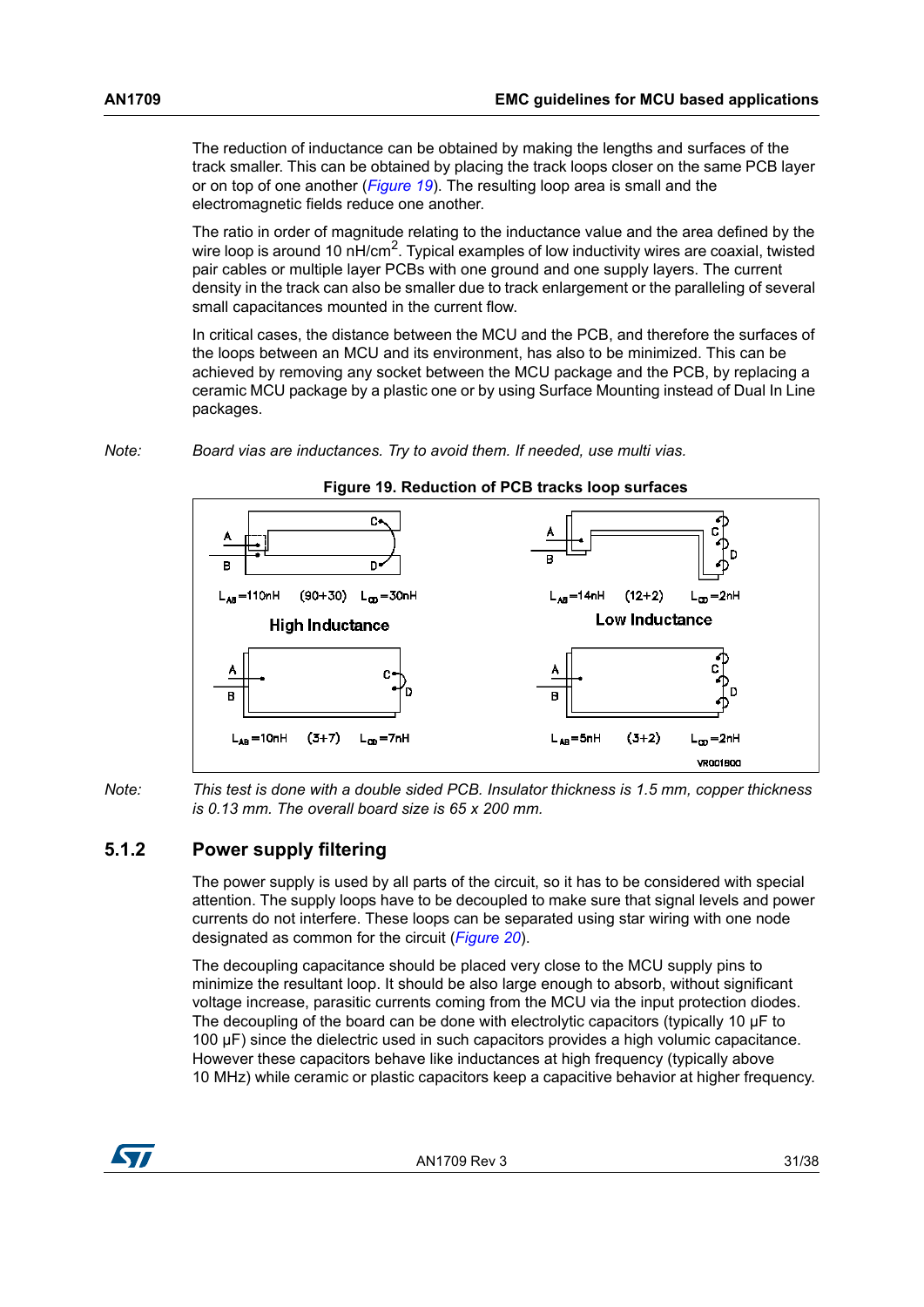A ceramic capacitance of, for instance,  $0.1 \mu F$  to 1  $\mu F$  should be used as high frequency supply decoupling for critical chips operating at high frequency.

<span id="page-31-3"></span>

**Figure 20. Power supply layout examples**

## <span id="page-31-0"></span>**5.1.3 Ground connections**

It is recommended to connect all VSS pins together by the shortest possible path to reduce the risk of creating voltage difference between the VSS pins above the absolute maximum ratings stated in the device datasheet, due to the current induced by external disturbance and to reduce the impedance of ground return path.

The best practice is to connect the VSS lines to the ground plane thru the vias placed as close as possible to the device VSS pins. The ground plane should be solid without a slots or holes which may cause an increase of the ground plane impedance. Split analog and digital ground is not recommended. While it may have a questionable impact on noise distribution from digital to analog domain it shows always worse EMC performance.

## <span id="page-31-1"></span>**5.1.4 I/O configuration**

An open (floating) pin is a potential hazard to the circuit.

I/O pins which are not used in the application should be preferably configured in output low state. This will also minimize the current consumption.

A major source of emission in microcontroller based applications can be due to high speed digital I/O and communication interfaces such as SPI, I2C clocks, USB or PWM. The Rise/Fall times are critical. Typical designs add RC low pass filters.

# <span id="page-31-2"></span>**5.1.5 Shielding**

Shielding can help in reducing noise sensitivity and emission, but its success depends directly on the material chosen as shield (high permeability, low resistivity) and on its

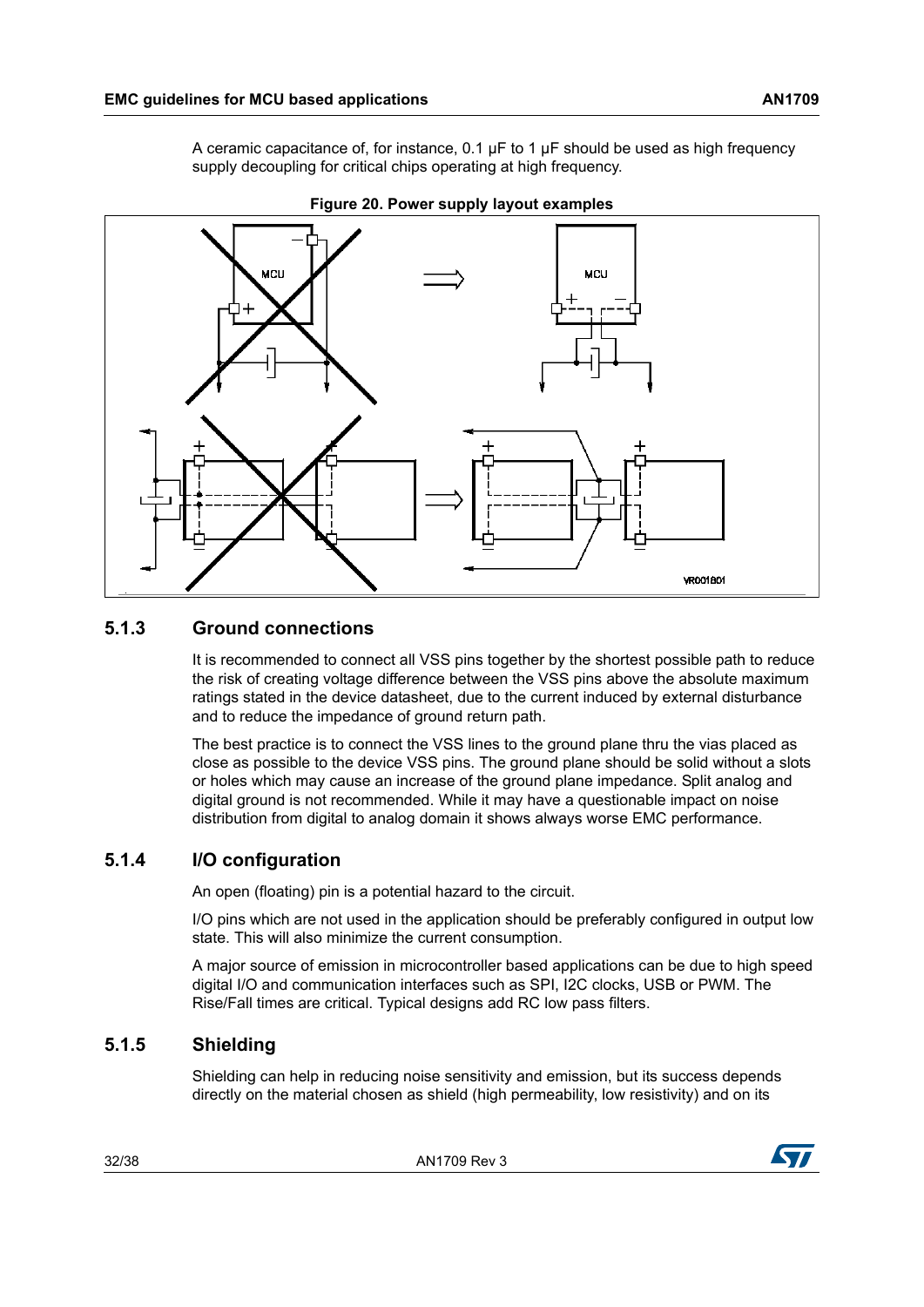connection to a stable voltage source including a decoupling capacitance via a low serial impedance (low inductance, low resistance).

If the generator of major disturbances is near to the MCU board and can be identified as a strong dV/dt generator (i.e. a transformer or Klystron), the noise is carried mainly by the electrostatic field. The critical coupling between the noise generator and the control board is capacitive. A highly conductive shield (i.e. copper) creating a Faraday cage around the control board may strongly increase the immunity.

If the strongest source of perturbations is a dI/dt generator (i.e. a relay), it is a high source of electromagnetic fields. Therefore, the permeability of the shielding material (i.e. alloy) is crucial to increase the immunity of the board. In addition, the number and size of the holes on the shield should be reduced as much as possible to increase its efficiency.

In critical cases, the implantation of a ground plane below the MCU and the removal of sockets between the device and the PCB can reduce the MCU noise sensitivity. Indeed, both actions lead to a reduction of the apparent surface of loops between the MCU, its supply, its I/O and the PCB.

# <span id="page-32-0"></span>**5.2 Handling precautions for ESD protection**

Refer to Application note "Electrostatic discharge sensitivity measurement" (AN1181) for a detailed description of the procedure for determining the susceptibility of microcontroller devices to ESD damage.

# <span id="page-32-1"></span>**5.3 Firmware**

This part is Treated by a dedicated application note (AN1015) available on www.st.com.

# <span id="page-32-2"></span>**5.4 Web links to EMC related organization**

- FCC: Federal communication commission http://www.fcc.gov
- EIA: Electronic industries alliance http://www.eia.org/
- SAE: Society of automotive engineers http://www.sae.org
- IEC: The international electrotechnical commission -http://wwwiec.ch
- CENELEC: European committee for electrotechnical standardization http://ww.cenelec.be
- JEDEC: Joint electron device engineering council http://www.jedec.org

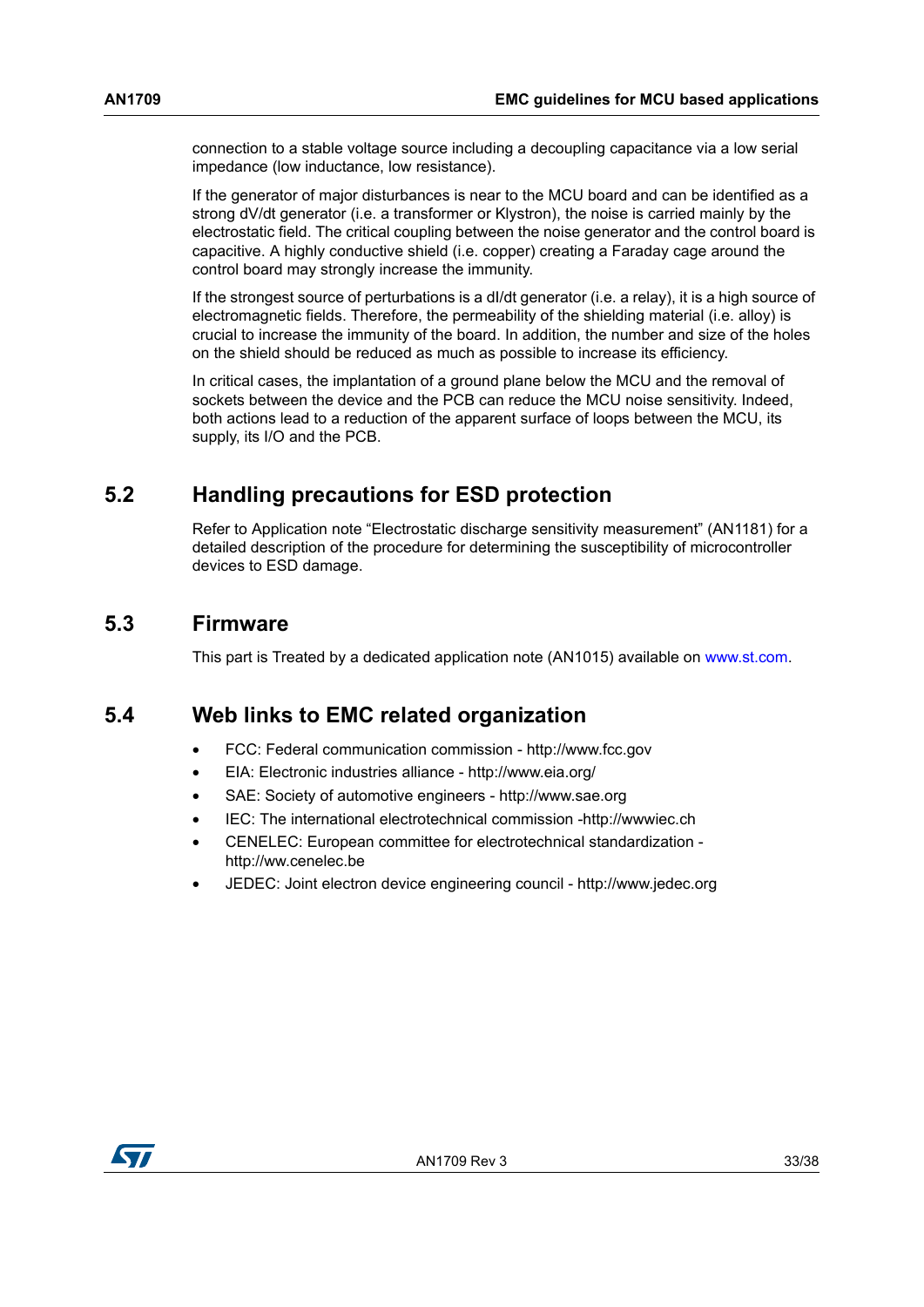# <span id="page-33-0"></span>**6 Conclusion**

For any microcontroller application, EMC requirements must be considered at the very beginning of the development project. Standards, features and parameters given in microcontroller datasheets will help the system designer to determine the most suitable component for a given application. Hardware and firmware precautions have to be taken to optimize EMC and system stability.

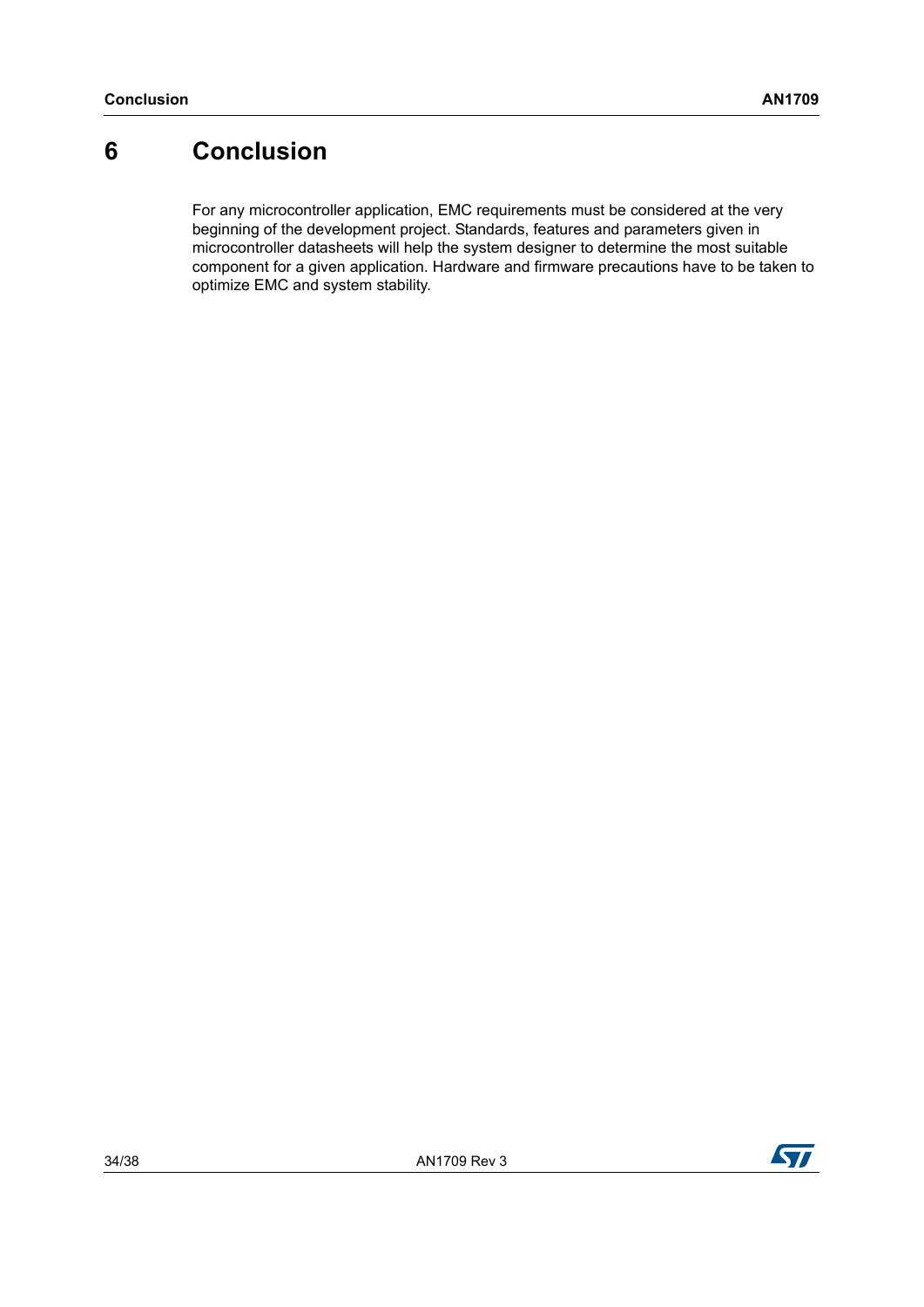# <span id="page-34-0"></span>**Appendix A EMI classification before December 14 2015**

This information complements *Section [3.2.1: EMI radiated test](#page-13-1)*.

Since December 14 2015, the upper limit of the emission measurement frequency range has been extended from 1 GHz to 2 GHz, thus increasing the resolution bandwidth (RBW). This change is due to the evolution of microcontrollers, which embed higher frequency internal clocks, sometimes above 200 MHz, with higher PLL multiplication factors. This leads to higher frequency broadband harmonics emissions.

As a result, ST internal EMI level classification patterns were updated and adjusted to the new spectrum analyzer settings.

For data related to measurements performed before December 14 2015 in the 100 kHz-1 GHz frequency range, refer to *[Figure](#page-34-1) 21* and *[Table](#page-35-0) 12*.

<span id="page-34-1"></span>

**Figure 21. ST internal EMI level classification before Decemberr 14 2015**

According to ST experience, the potential risk associated with each EMI level have been defined:

- Level higher than 4: high risk due to EMI level.
- **Level 4: may require cost for EMI compliance.**
- **Level 3**: moderate EMI risk.
- **Level 2**: minimal EMI risk.
- **Level 1: very low EMI risk**

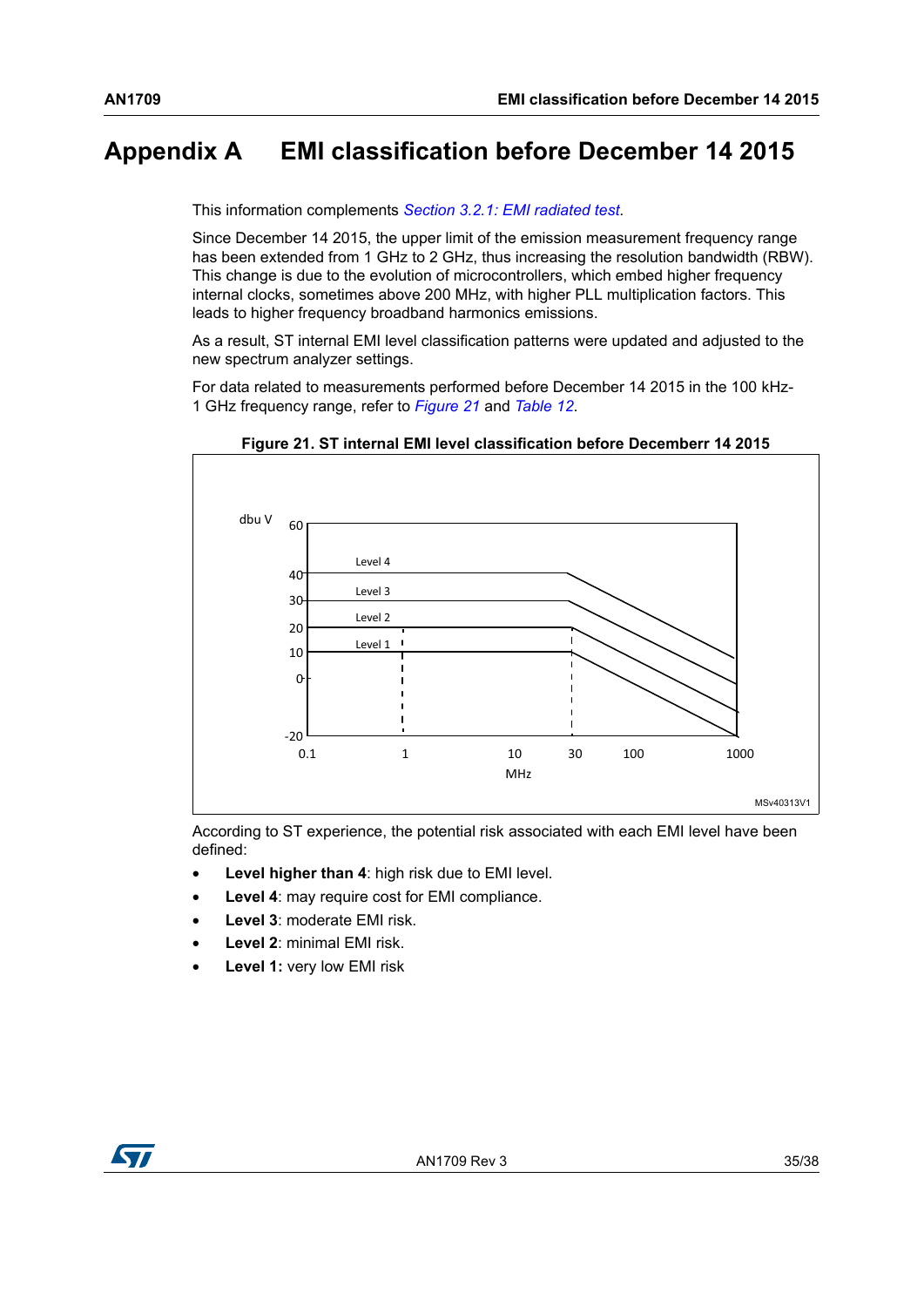| Freq. Range (MHz) | <b>Resolution Bandwidth</b> | <b>Detector</b> |  |
|-------------------|-----------------------------|-----------------|--|
| $0.1 - 1$         | 1 kHz                       |                 |  |
| $1 - 10$          | 1 kHz                       | Peak            |  |
| $10 - 100$        | 1 kHz                       |                 |  |
| 100 - 1000        | 9 kHz                       |                 |  |

#### <span id="page-35-0"></span>**Table 12. Spectrum analyzer resolution bandwidth versus frequency range (narrowband EMI)**

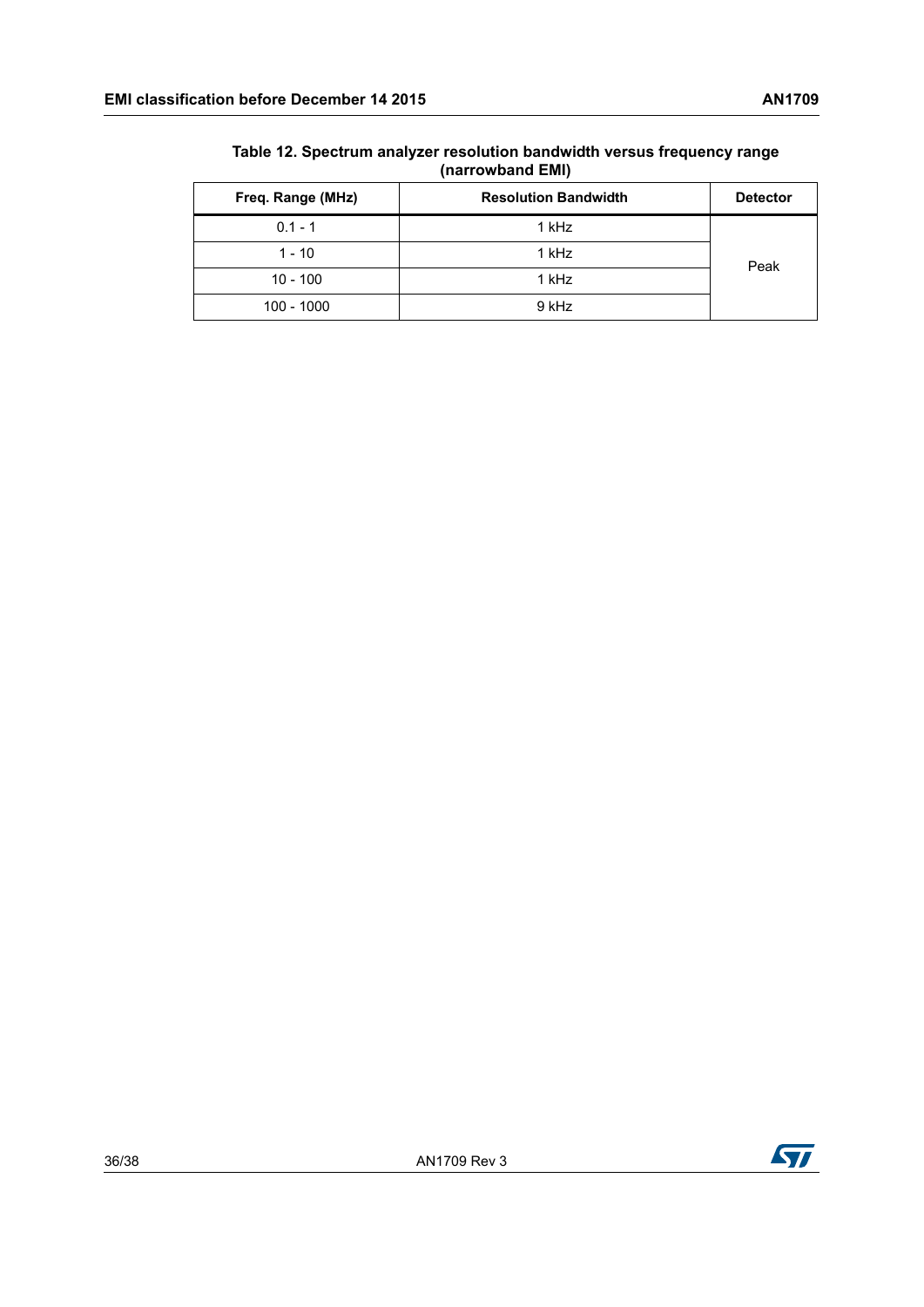# <span id="page-36-0"></span>**Revision history**

<span id="page-36-1"></span>

| Date        | <b>Revision</b> | <b>Changes</b>                                                                                                                                                                                                                                                                                                                                                                                                                                                                                                                                                                                                                                                                                                                                                                                                                                                                                                                                                                                                                                                                                                                                                                                                                                                                                              |
|-------------|-----------------|-------------------------------------------------------------------------------------------------------------------------------------------------------------------------------------------------------------------------------------------------------------------------------------------------------------------------------------------------------------------------------------------------------------------------------------------------------------------------------------------------------------------------------------------------------------------------------------------------------------------------------------------------------------------------------------------------------------------------------------------------------------------------------------------------------------------------------------------------------------------------------------------------------------------------------------------------------------------------------------------------------------------------------------------------------------------------------------------------------------------------------------------------------------------------------------------------------------------------------------------------------------------------------------------------------------|
| Sep-2003    | 1               | Initial release.                                                                                                                                                                                                                                                                                                                                                                                                                                                                                                                                                                                                                                                                                                                                                                                                                                                                                                                                                                                                                                                                                                                                                                                                                                                                                            |
| 03-Feb-2016 | $\overline{2}$  | Changed IEC 1000 standard into IEC 61000.<br>Changed NSG 435 provider in Section 3.1.1: Functional<br>EMS test. Updated Table 3: ST ESD severity levels.<br>Changed static latch-up example to STM32L062K8 in<br>Modified Table 7.<br>Removed Table Example of DLU test result on<br>ST72F521 from Section 3.1.2: Latch-up (LU).<br>Section 3.1.3: Absolute electrical sensitivity:<br>- Added the fact that parts are not powered during the<br>ESD stress.<br>- Removed machine model.<br>- Added Section : Charge device model (CDM).<br>Updated Section 3.2: Electromagnetic interference<br>$(EMI)$ .<br>Section 4.1: Susceptibility:<br>- Replaced low-voltage detector (LVD) by brownout<br>reset (BOR).<br>- Replaced RESET by NRST.<br>- Removed Figure Maximum operating frequency vs<br>supply voltage.<br>- Replaced Auxiliary voltage detector (AVD) by<br>Programmable voltage detector (PVD).<br>– Removed Section <i>Multiple V<sub>DD</sub> and V<sub>SS</sub></i><br>Updated Section 4.2.1: Internal PLL.<br>Updated Section: Internal RC oscillator and Section:<br>Internal voltage regulators (for MCUs with low-power<br>core).<br>Added trays in Section 5.2: Handling precautions for<br><b>ESD protection.</b><br>Added Appendix A: EMI classification before December<br>14 2015. |
| 23-Apr-2018 | 3               | Updated Charge device model (CDM), replace title of<br>Section 3.2.2: Global low-power approach by<br>Section 4.2.2: Clock sources, External Clock source,<br><b>Internal RC oscillator</b><br>Added Table 8: CDM ESDS component classification<br>levels, Table 9: CDM ESDS device classification levels,<br>Section 5.1.3: Ground connections                                                                                                                                                                                                                                                                                                                                                                                                                                                                                                                                                                                                                                                                                                                                                                                                                                                                                                                                                             |

| Table 13. Document revision history |  |
|-------------------------------------|--|
|                                     |  |